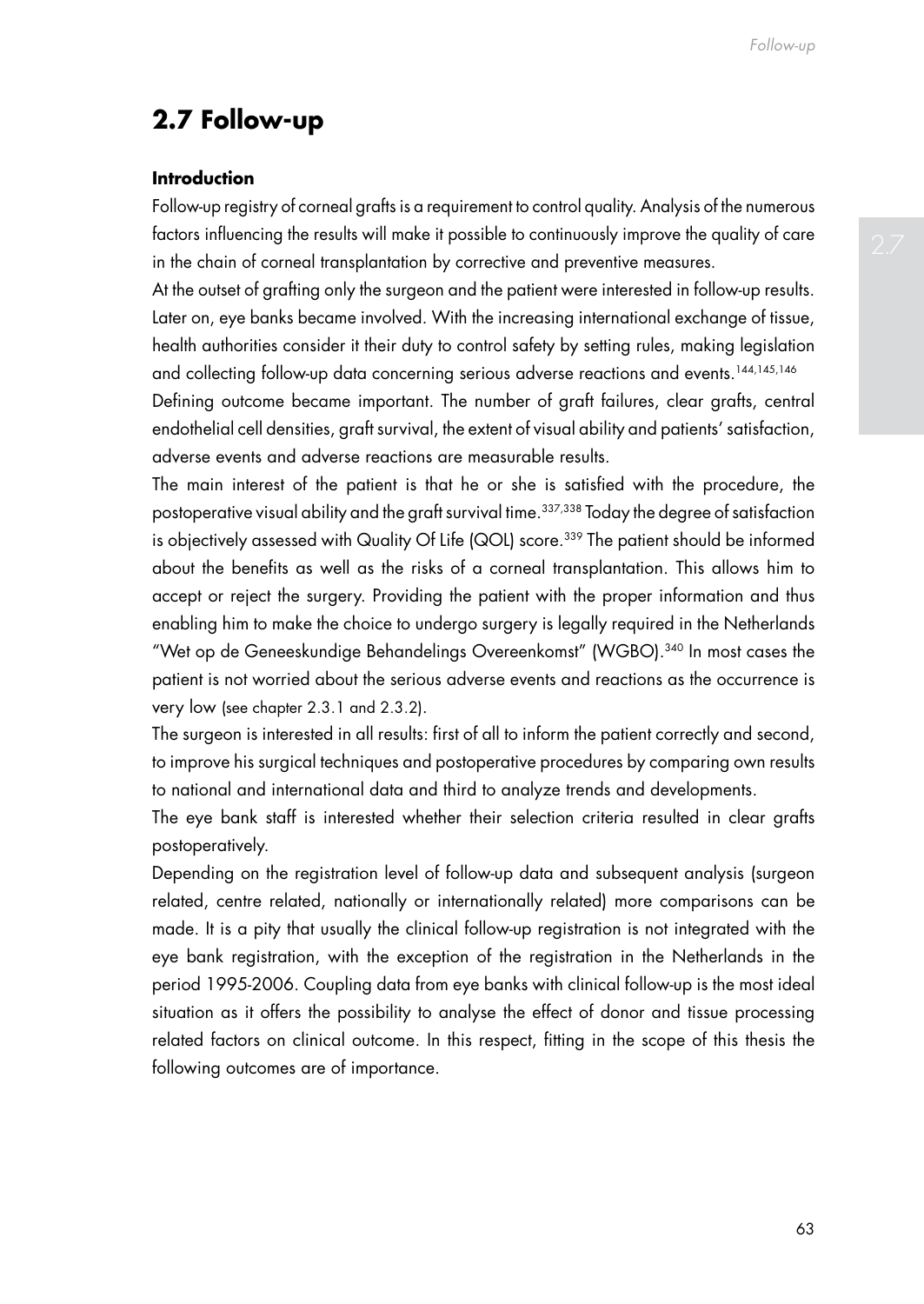## **Outcomes**

## *Graft failure*

Graft failure is defined as a non functional graft due to an abnormal contour requiring re-grafting or due to loss of transparency as observed by the surgeon. The causes of graft failure may be diverse: primary failure, slow endothelial decompensation, high irregular astigmatism, infection, immunological failure, traumatic wound dehiscence, disease recurrence in the graft and epithelial problems are all possible reasons for graft failure.306,341,342,343,344,345 A high intra ocular pressure may attribute to graft failure.

Primary failure, slow endothelial decompensation and infections are failures, which may be ascribed to an impaired quality or safety of the donor tissue (see chapter 2.3.2 and 2.4). A slow endothelial decompensation or late endothelial failure (LEF) is described as a gradual decompensation and failure of corneal grafts without an apparent cause, unresponsive to corticosteroids and without a rejection episode, correlated to the time of graft failure. Once the follow-up period exceeds the 5 years' limit, the majority of graft failures is due to LEF.<sup>211,346</sup> Graft failure is often presented as percentage of the total number of grafts performed. This is only informative when all recipients have the same follow-up time. The Kaplan Meier survival curves are a more informative method for the analysis of graft survival.347,348

#### *Clear Graft*

A clear graft is defined as a graft that has not lost transparency as observed by the surgeon. Unfortunately, no objective method is yet available. For the description of corneal transparency in the patient's records descriptive qualifications are used varying from cloudy to crystal clear.

Graft transparency may be affected by epithelial, stromal or endothelial disorders and the causes may be both donor related and recipient related (see chapter 2.1). The donor related epithelial defects have been discussed together with the other serious adverse reactions. The donor related loss of stromal transparency is generally caused by the impaired function of the endothelium (see chapter 2.1 and chapter 2.4). In the first weeks after transplantation however a corneal swelling might occur due to osmotic processes and disturbance of corneal hydration, this as a consequence of the presence of remaining dehydrating agents such as dextran in the donor stroma (for example after OC). Different groups of factors affect the functioning of the endothelium. Procedures related are the surgical handling, surgical trauma and the number of early postoperative technical complications.

Recipient related factors are the indication and initial diagnosis for PK and the age of the recipient. These factors determine the peripheral endothelial cell density of the recipient part of the cornea.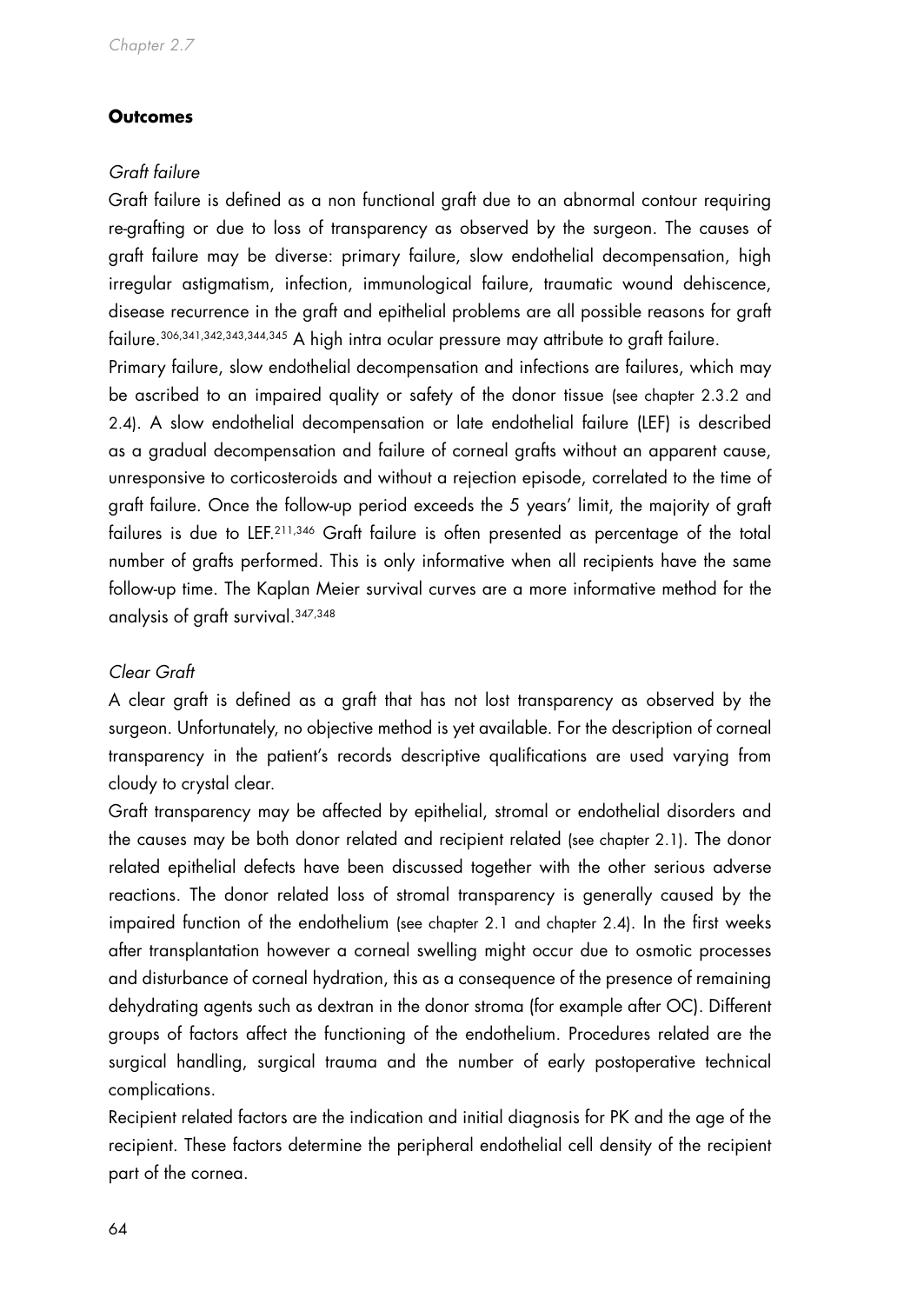Together with the donor ECD this contributes to the observed central cell density in the graft after continued re-distribution after grafting. Presenting percentages of endothelial cell loss is not very informative if data on the post transplant time are lacking.

#### *Postoperative central endothelial cell density*

Endothelial cell loss in corneal grafts takes place at an accelerated rate, even if an overt allograft rejection is absent or additional surgical interventions are required. Whereas initial endothelial cell loss has been found to be substantial and rapid, later cell loss appears to be slow (see chapter 2.1). 349

As long as the ECD remains above a critical level (300-500 cells/mm2), the grafts usually stay clear and functional (see chapter 2.1 and 2.4). Endothelial cell loss 15-20 years after perforating keratoplasty is 72-77%.211,350 The hypothesis is that late endothelial cell loss may be caused by inflammation, a chronic break-down of the blood aqueous barrier or a chronic slow immunological rejection but not by an acute allograft rejection.35

Every eye bank is interested in the post operative endothelial cell loss. Six weeks to three months after grafting, central endothelial cell loss will reflect the original donor cell density and the viability of the donor cells. Apoptotic and necrotic processes with an onset before and during surgery will proceed after grafting. Later on, the effect of surgical trauma (trephination and suturing) will be reflected, as the donor cells will rearrange to compensate the loss of cells at the wound margin. At even later stages, the remaining cells in the periphery of the recipient cornea may interfere with the observed central cell loss after wound closure.

## *Corneal thickness*

Changes in corneal thickness reflect an impaired function of the endothelium. An increase in thickness results in loss of transparency. When corneal thickness is used as outcome measurement, it concerns the central corneal thickness (CCT).

This may be measured by optical pachymetry, interferometry, ultrasonic pachymetry, and the now most frequently used optical coherence tomography and topographic systems, based on the scanning slit principle.351,352 With the newer methods smaller inter-observer variations are achieved compared to the older techniques.<sup>352</sup> With this the CCT as a parameter becomes more reliable.

The biological variability in corneal thickness between healthy individuals is believed to be caused by variation in the amount of corneal stroma tissue. It is therefore a measurement of tissue mass and corresponding biomechanical parameters such as bending rigidity. A central thickness of 0.523 mm and a peripheral thickness of 0.660 mm in healthy individuals is shown, with small differences between men and women. Differences in thickness in different age groups are described with significant thinning in the corneal periphery in the higher age groups.<sup>353</sup> Corneal thickness measurements can vary during the day.<sup>219</sup>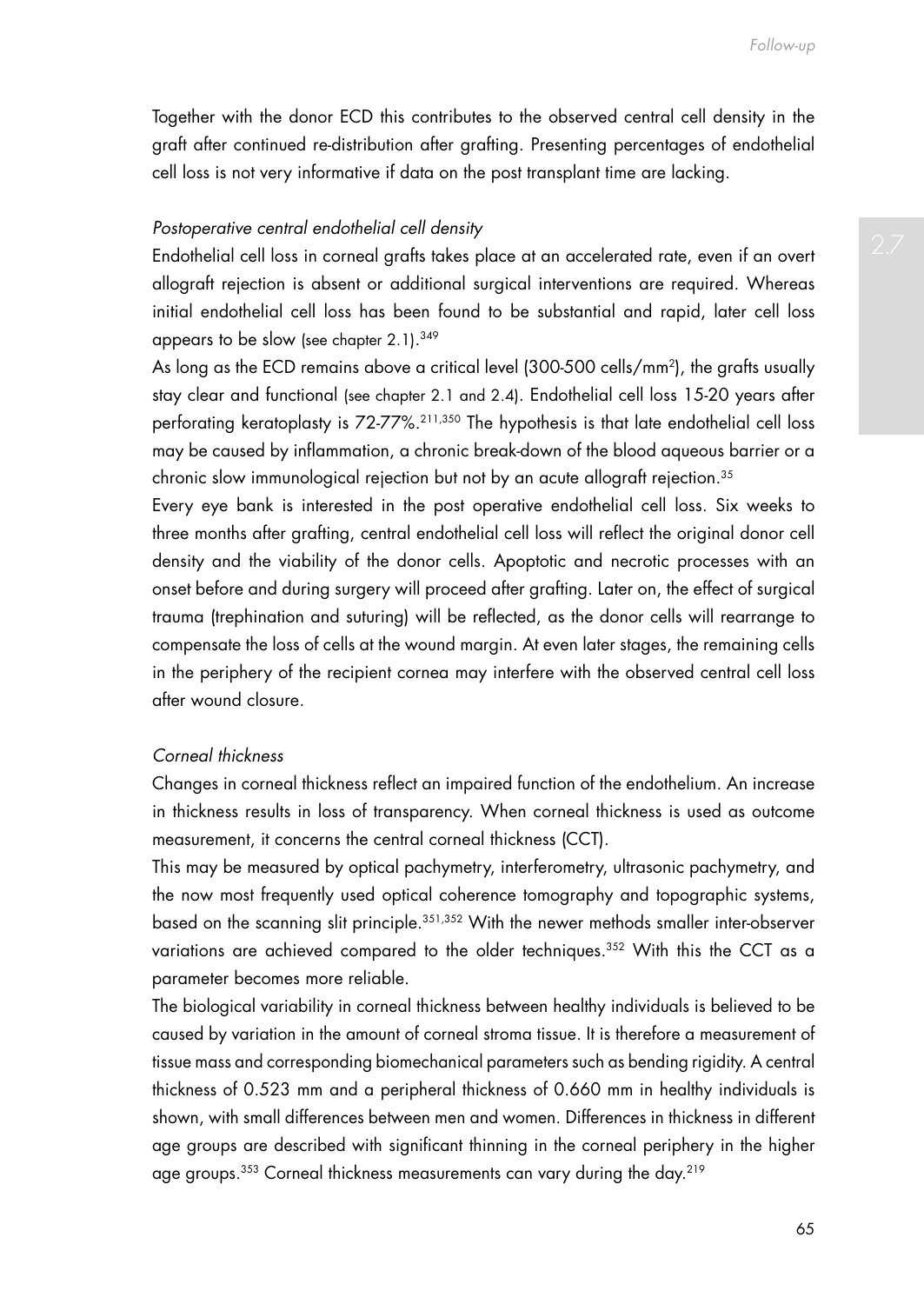Until now corneal pachymetry played a minor role in the post-operative control of the graft. Authors described that the thickness in the first postoperative days is followed by a decrease in thickness in the following months and a stabilizing thickness after 3-6 months.<sup>351,354</sup> Corneal grafts with a CCT of 0.59 mm or thicker at 3 months post transplantation have been described to be at greater risk of failure than those with thicknesses of less than 0.59 mm.<sup>350</sup> Long after keratoplasty (> 10 years) some find the corneal thickness similar to the measurement 2 years after the procedure<sup>354,355</sup> while others find a slight increase in corneal thickness.350 It is expected that with the currently more reliable methods to assess the CCT, it may be considered as a standard outcome measurement.

# *Graft survival*

The parameters for graft survival are the survival time and the percentage of clear grafts at a certain point in time. Graft survival time is defined as the time between surgery and the moment where failure or loss of transparency is assessed by the surgeon. To compensate for the variation in follow-up time Kaplan and Meier have developed a method where the results are grouped into time intervals. This method is often described as actuarial. The results are presented as a curve, where percentage cumulated survival is plotted against survival time or as mean survival time for different follow-up periods by life table estimates.347,348,136

The graft survival curve visualizes the overall story of grafting. In keratoconus patients corneal grafting is very successful,<sup>338,356</sup> while in patients with highly vascularised corneas the outcome is less favourable and compared to organ transplants even poor.<sup>123,136,225,357</sup> Although many clinical factors affecting graft survival are well known less is known about the relation between eye banking procedures and graft survival (see chapter 5). $^{225,228}$  Longterm graft outcome is relevant for at least two reasons. Many recipients are young and like to know the long term expectations for their graft, as it is well known that re-grafting has a less favourable prognosis. The second reason is that the final impact of various surgical techniques is only visible after decades of observation.

#### *Serious adverse events*

A serious adverse event (SAE) is defined in the EU directive as "any untoward occurrence associated with the procurement, testing, processing, storage and distribution of tissues and cells that might lead to the transmission of a communicable disease, to death or lifethreatening, disabling or incapacitating conditions for patients or which might result in, or prolong, hospitalisation or morbidity".<sup>144,145,146</sup>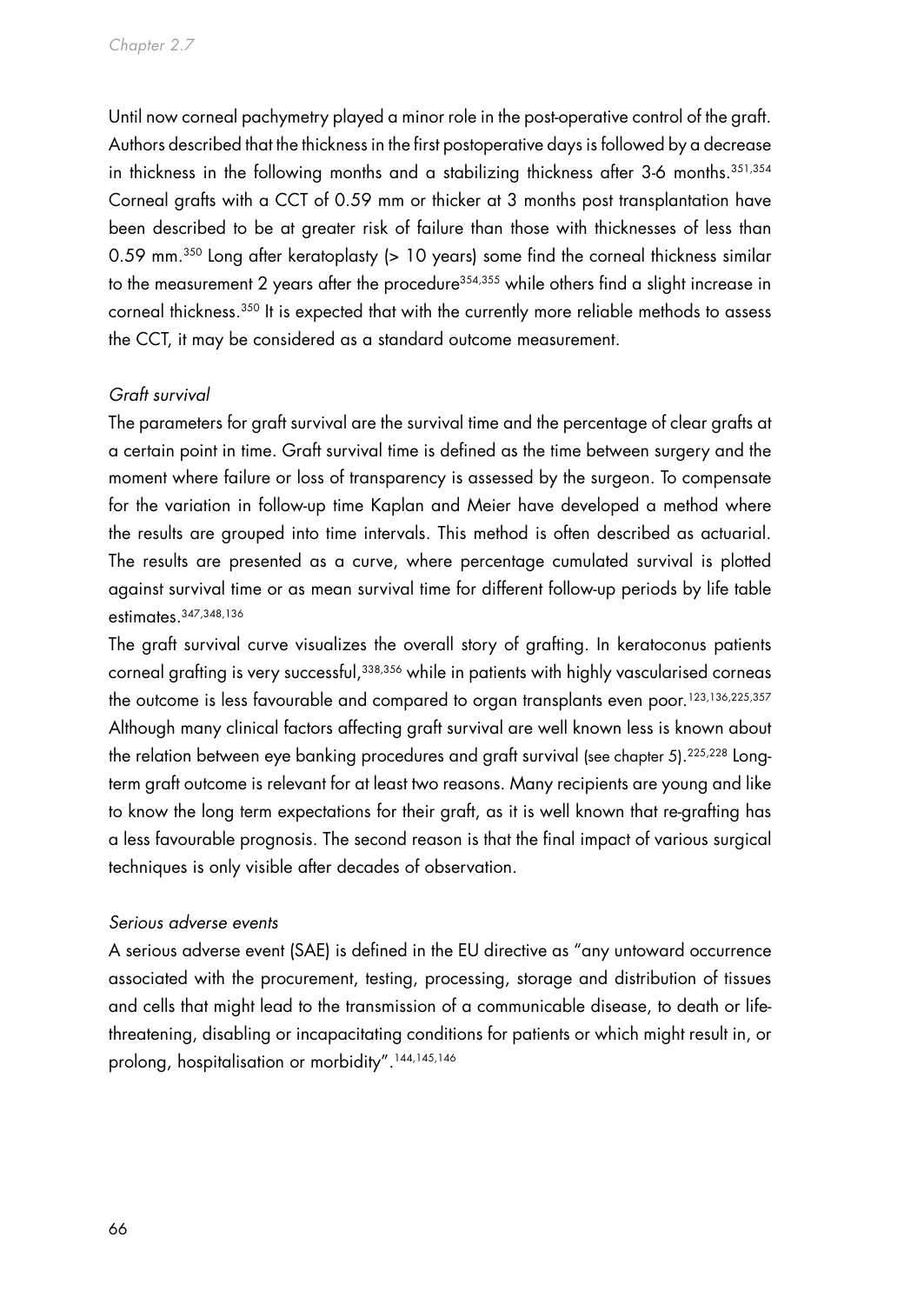*Follow-up*

SAEs may occur at any stage from procurement to distribution of the cornea. Their registration is important for the professionals in the eye bank, for the corneal surgeons and the health authorities for continuous improvement of procedure and the reduction of risks. The surgeon and the patient at first may be unaware of a SAE. As consequences may manifest themselves in a later stage, the surgeon and the patient should be informed as soon as possible. Examples are keratoconus (suspect) and PTK, PRK or Lasik treated corneas. In all cases, this may lead to insufficient visual results but the actual risk is not yet known. Screening methods, OCT and topography have been described to detect the phenomena in the donor eye but routine application of these methods in eye banks is still not possible.261,358,359,360,361,362 Other examples are HLA matching errors between donor and recipient, transplantation of donor tissue, designated for other procedures than the requested, such as a cornea, originally intended for ALKP but later used in a posterior keratoplasty procedure.

#### *Serious adverse reactions*

A serious adverse reaction (SAR) is defined as: "an unintended response, including a communicable disease, in the donor or in the recipient associated with the procurement or human application of tissues and cells that is fatal, life-threatening, disabling, incapacitating or which results in, or prolongs, hospitalisation or morbidity".143,144,145

SAR may include transmission of a severe ocular or systemic viral, bacterial or fungal infection or malignancy possibility attributable to the transplanted tissue; primary failure and delayed epithelial closure (see chapter 2.3.1, 2.3.2, 2.4, 5). A primary failure is defined as a graft failing to clear after surgery.<sup>363,364,365</sup> This diagnosis is assessed by the surgeon either, shortly after surgery or at a later point during recovery (see chapter 5). According to the definition technical problems leading to a primary failure and endophthalmitis not transferred by the donor tissue are excluded.

Notifying the eye bank of a SAR is extremely important as investigation of possible causes is then feasible and appropriate measures can be taken. Notification to health authorities is important for the risk assessment and concurrent rules and regulations. The suspicion of transmission of a serious life threatening disease should be reported to the eye bank and health authorities to prevent transplantation of other tissues from that particular donor. Delayed epithelial closure may also be considered a SAR when the trend deviates from normal (see chapter 5) as it might be the first sign of less than optimal donor tissue and impending graft failure.

#### *Visual disability*

As visual disability is a common indication for corneal grafting, a change in this is a valuable measurement to test the success of the treatment. An accepted outcome is the visual acuity. While visual acuity may be a convenient outcome measurement, the link between visual acuity and visual disability, of interest for the patient, can be tenuous.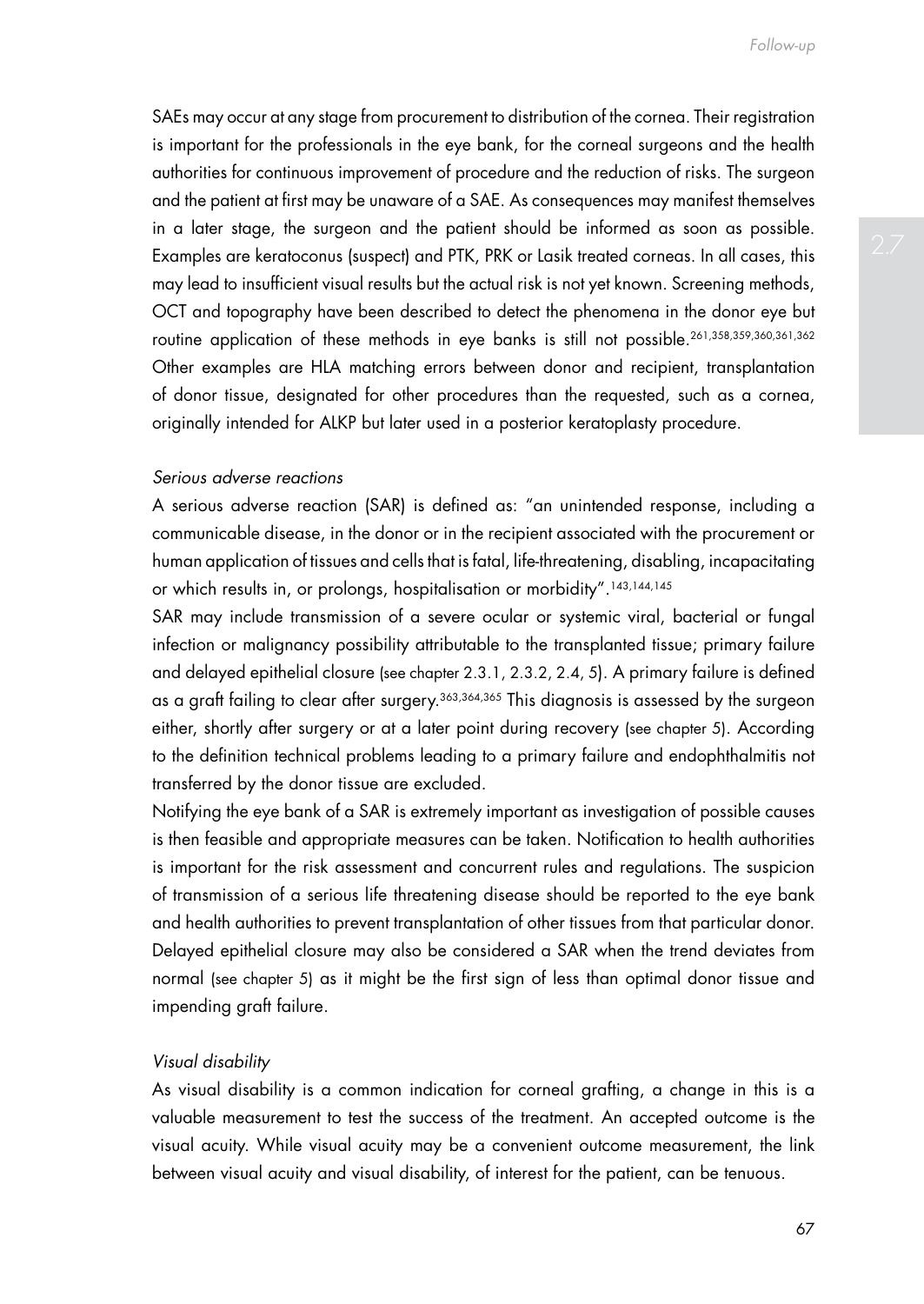The best corrected visual acuity (BCVA), obtained with spectacle or contact lens irrespective of the patient's preference, is generally registered. The influence of ocular morbidity on visual acuity may be a serious confounder in BCVA. Other visual function tests as parameters for success of the transplantation are studied, i.e. wave front aberrometry, 366,367 different forms of contrast sensitivity<sup>368</sup> and stray light tests.<sup>369,370</sup> These tests may play a larger role to assess the benefits of the current lamellar keratoplasty procedures.<sup>368,371,372</sup>

## *Patient's satisfaction*

The increased interest for Quality of Life (QOL) as an outcome measure has led to the development of numerous questionnaires to construct this parameter in the field of ophthalmology.339 For measurement of QOL after keratoplasty the Visual Function Index-14 or modified versions as the Penetrating Keratoplasty Visual Function Questionnaire are used.337,339,373,374,375 It has been shown that patient's satisfaction is correlated with the presence of a clear graft, independence of contact lens correction, and having a better vision in the operated eye than the other eye.337,376,377 It is shown that for the satisfaction of the patient the visual acuity of the non operated eye plays an important role and therefore should be recorded.375,378

## *Concluding remarks*

In the literature graft failure and clear graft are often used as outcome measures. The last decades adequate and easy to use equipment is available, objectively assessed outcomes as endothelial cell density and corneal thickness should be included and considered to be more informative. To measure the change in visual disability the BCVA on its own is not sufficient. Currently the applications of additional evaluation methods are explored. The patient's satisfaction score will be leading in defining relevant outcome results.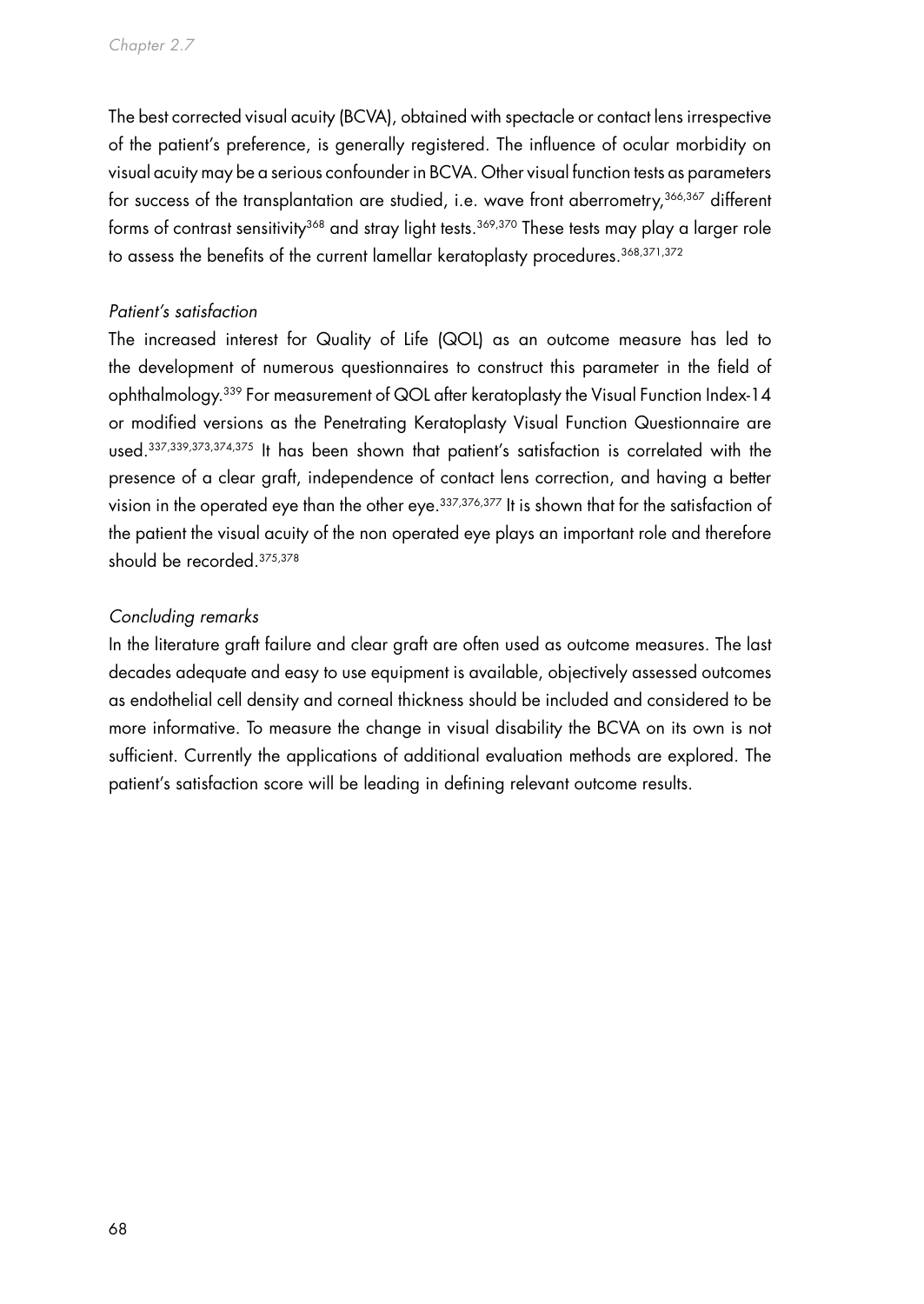## **Corneal graft registries**

#### *General*

Data of graft outcome can be collected in various ways. Much of what is reported comes from retrospectively collected data in case series, usually with a relatively short follow-up. There are randomized clinical trials with prospectively collected data. Another way is prospective and protocoled collecting of outcome data in corneal graft registries, together with pre operative and operative data in a uniform way over a prolonged period of time. Those registries offer the possibility to find in a scientific way factors affecting the success of corneal transplantation. Information regarding the effect of general donor parameters, the effect of eye banking procedures on donor tissue and in turn their influence on graft outcome could be obtained by coupling graft registries with eye bank registries. This requires a registration of these data in eye bank systems.

## *Historical*

The first large scale multicentre corneal graft registry was the Australian Corneal Graft Registry, which was established in 1985 and now holds records of more than 20.000 grafts, some of which have been followed for over 20 years.225,311 A number of follow-up registries followed, the British register in Bristol,310 as well as the Dutch (this thesis) and the Swedish registers.<sup>312</sup> In the Netherlands, a single centre registration started in 1976.<sup>379</sup> To this data set, the information about grafts performed between 1939 and 1967 has been added. Detailed information on patients, donors and surgery reported in the theses of Deutman and Kok van Alphen was introduced in the data set.<sup>79,80</sup>

Since 1980, eye bank data of more than 41.000 corneal donors have been electronically available in the Netherlands. As the Cornea Bank Amsterdam (CBA) was the only national bank till 2004, coupling of these data with the National Corneal Follow-up Registry offered the possibility to analyze the influence of eye banking processes and selecting procedures for donor tissue on graft outcome (see chapter 4,5,6). Results of other corneal graft registries show changing indications over long periods136,307,379,380,381,382,383,384 and a different distribution of indications in various parts of the world.<sup>123,385,386,387</sup> For instance in the Netherlands during time a change is observed for the various procedures such as increased graft size and an extended period of corticosteroid treatment after transplantation (Pels, personal communication).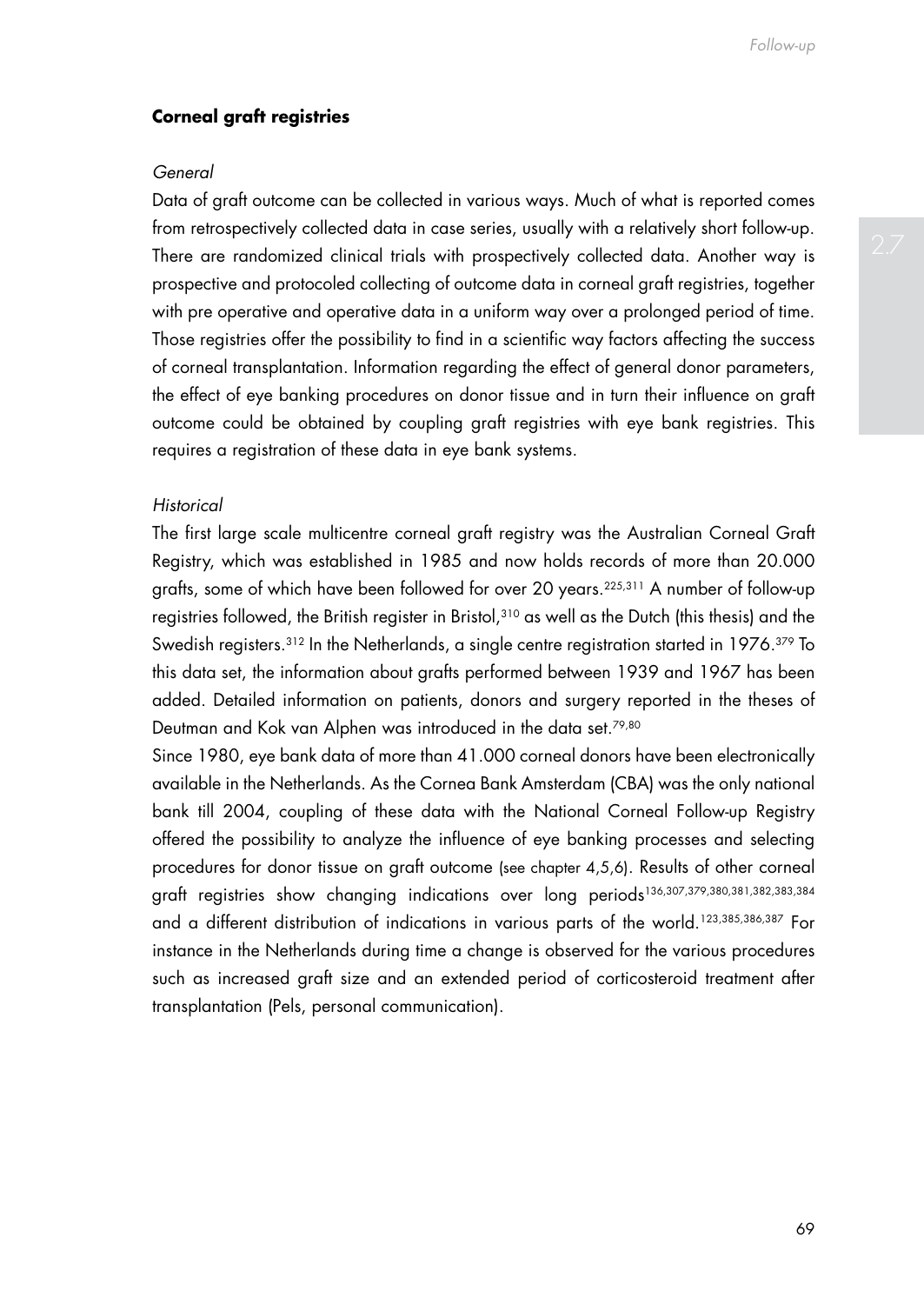## *Registration of serious adverse events and reactions*

The European Parliament and Council launched in 2004 "the tissue and cells directive" 2004/23/EC and in 2006 directive 2006/17/EC and 2006/86/EC. These directives, in addition to setting standards, require notification of adverse events and adverse reactions to the national authorities.<sup>144,145,146</sup>

In the Netherlands the organisation "Transfusion Reactions In Patients" (TRIP)<sup>388</sup> is designated by the Ministry of Health to fulfil this function. TRIP was used to look after the vigilance of blood and blood products.388 In 2007 an EU funded project: "Vigilance and Surveillance" was started by EUSTITE (European Union Standards and Training in the Inspection of Tissue Establishments).<sup>389</sup> This project has the objective to propose common systems for definition, classification and reporting of SAE and SAR that are consistent with vigilant systems elsewhere in the world. A well organised, national and international collection, supported by follow-up registries, of SAEs and SARs data, crucial to define risks, will stimulate and accelerate improvements in eye banking and corneal grafting.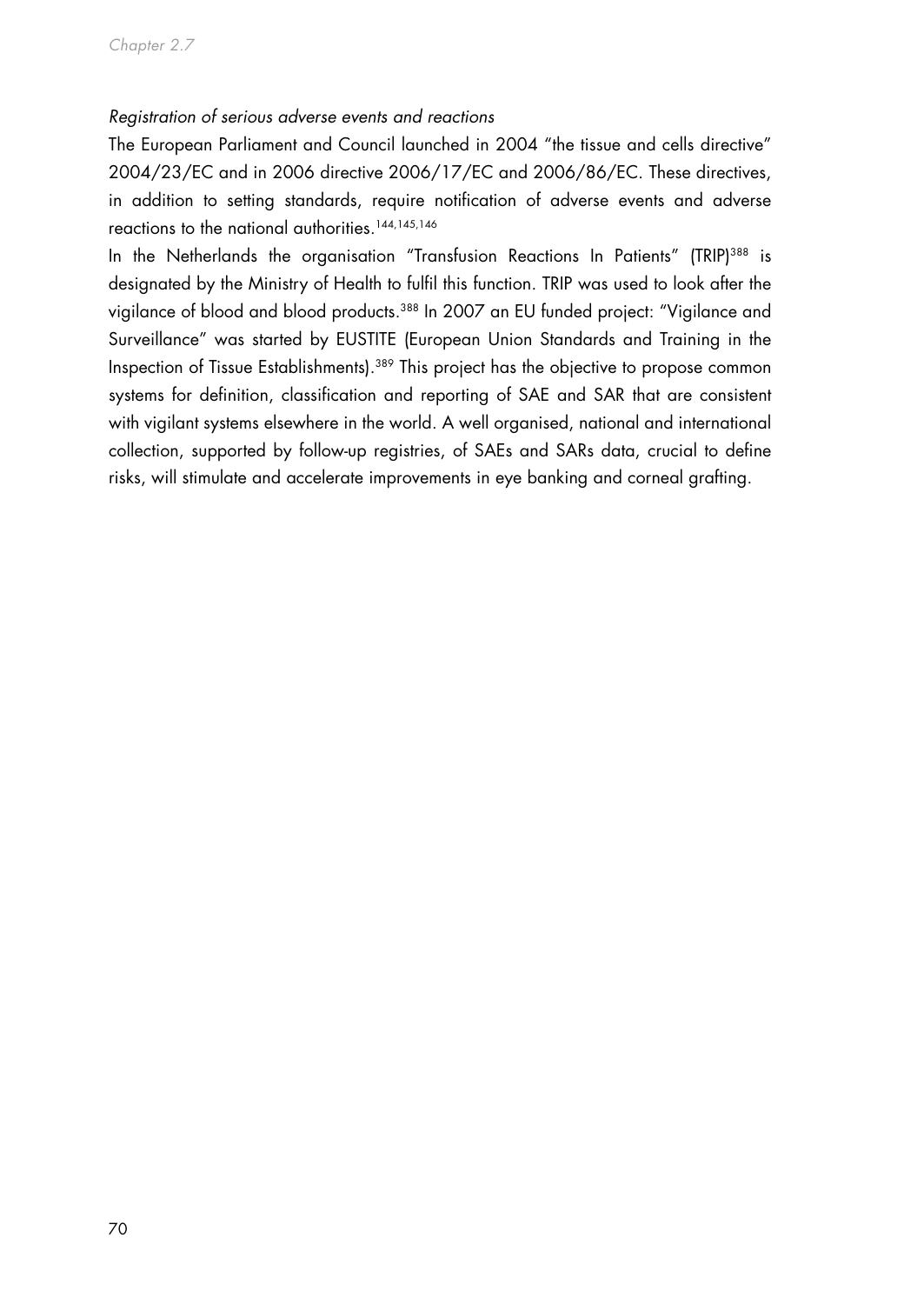## **References**

- 1. Park DJ, Karesh JW. Topographic anatomy of the eye: an overview. In: Tasman W, Jaeger EA (eds). Duane's Ophthalmology on DVD-rom. Foundations of Ophthalmology Volume 1. 2009 edition: Lippincott Williams& Wilkins.
- 2. Nishida T. Cornea, anatomic and physiologic overview. In: Krachmer JH, Mannis MJ, Holland EJ (eds), Fundamentals of Cornea and External Disease. St. Louis, Missouri: Mosby-Year Book Inc; 2005:3-27.
- 3. Smolek MK, Klyce SD. Cornea. In: Tasman W, Jaeger EA (eds). Duane's Ophthalmology on DVD-rom, Foundations of Ophthalmology Volume 1. Edition Lippincott Williams & Wilkins 2009.
- 4. Dogru M, Chen M, Shimmura S, Tsubota K. Coneal epithelium and stem cells. In: Brightbill FS(ed). Corneal Surgery: Theory, Technique and Tissue, ed 4. St Louis. Mosby Elsevier; 2009:25-31.
- 5. Hanna C, O'Brien JE. Cell production and migration in the epithelial cell layer of the cornea. Arch Ophthalmol 1960; 64:536-539.
- 6. Hanna C, Bicknell DS, O'Brien JE. Cell turnover in the adult human eye. Arch Ophthalmol 1961; 65:695-698.
- 7. Lauweryns B, van den Oord JJ, de Vos R , Missotten L. A new epithelial cell type in the human cornea. Invest Ophthalmol Vis Sci 1993; 34:1983-1990.
- 8. Lavker RM, Tseng SC, Sun TT. Corneal epithelial stem cells at the limbus: looking at some old problems form a new angle. Exp Eye Res 2004; 78:433-446.
- 9. Dua HS, Azuara-Blanco A. Limbal stem cells of the epithelium. Surv Ophthalmol 2000; 44:415-425.
- 10. Thoft RA, Friend J. The X, Y, Z hypothesis of corneal epithelial maintenance. Invest Ophthalmol Vis Sci. 1983; 24:1442-1443.
- 11. Dawson DG, Watsky MA, Geroski DH, Edelhauser HF. Cornea and Sclera. In: Tasman W, Jaeger EA (eds). Duane's Ophthalmology on DVD-rom, Duanes Foundations of Clinical Ophthalmology,volume 2. Lippincott Williams & Wilkins, 2009.
- 12. Pfister RR. The normal surface of corneal epithelium: a scanning electronic microscopic study. Invest Ophthalmol 1973; 12:654-668.
- 13. Argüeso P, Gipson IK. Epithelial mucins of the ocular surface: structure, biosynthesis and function. Exp Eye Res 2001; 73:281-289.
- 14. Holly FJ, Lemp MA. Tear physiology and dry eyes. Surv Ophthalmol 1977; 22:69-87.
- 15. Gipson IK, Spurr-Michaud SJ, Tisdale AS. Anchoring fibrils from a complex network in human and rabbitt cornea. Invest Ophthalmol Vis Sci 1987; 28:212-220.
- 16. Komai Y, Ushiki T. The three dimensional organization of collagen fibrils in the human cornea and sclera. Invest Ophthalm Vis Sci 1991; 32:2244-2258.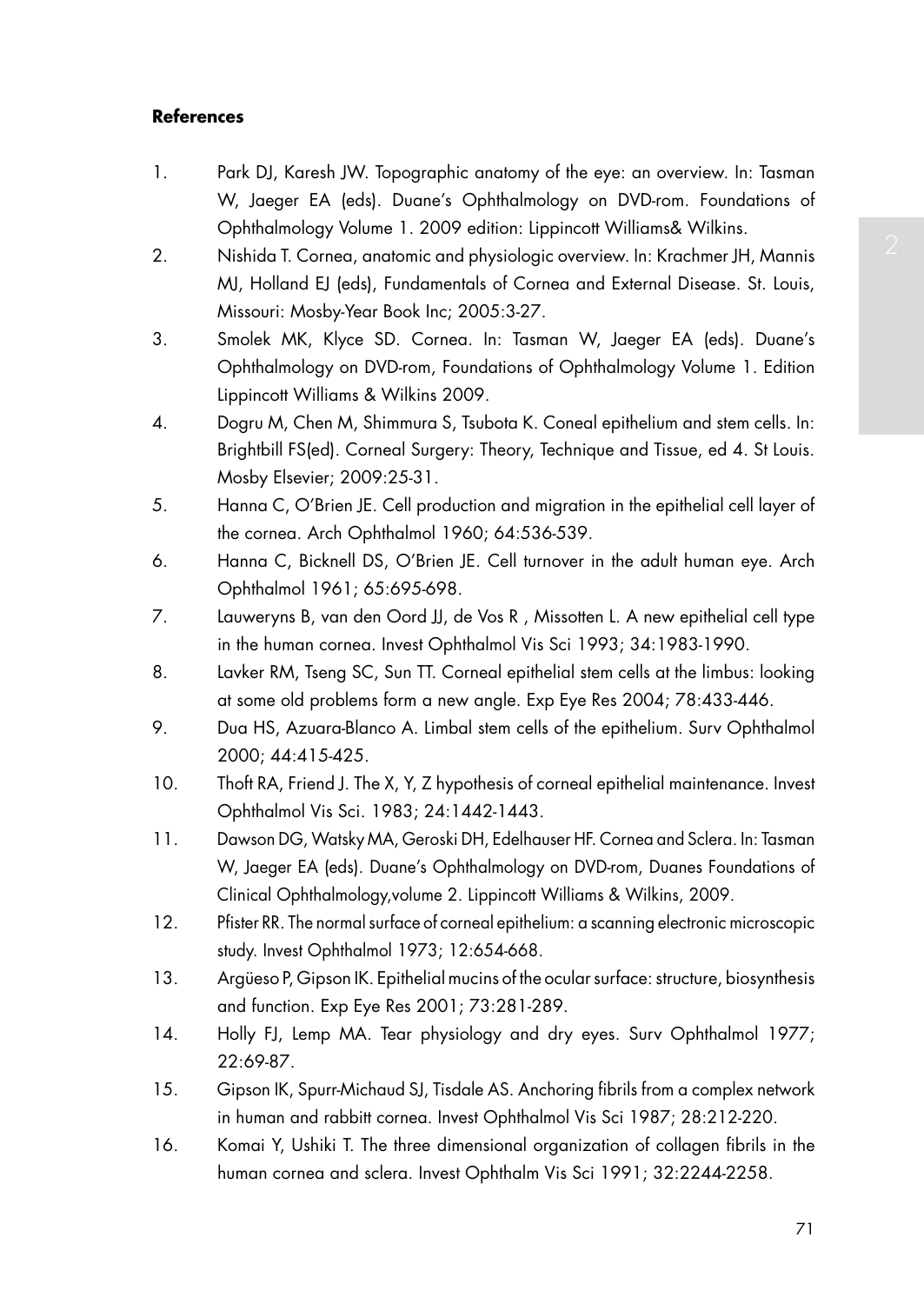- 17. Newsome DA, Gross J, Hassell JR. Human corneal stroma contains three distinct collagens. Invest Ophthalmol Vis Sci 1982; 22:376-381.
- 18. Marshall GE, Konstas AG, Lee WR. Collagens in ocular tissues. Br J Ophthalm 1993; 8:515-524.
- 19. Klyce SD, Beuerman RW. Structure and function of the cornea. In: Kaufman HE, Barron BA, McDonald MB, Waltman SR (eds). The Cornea. New York, Churchill Livingstone; 1988:3-54.
- 20. Maurice DM. The structure and transparency of the cornea. J Physiol 1957; 136:263-286.
- 21. Meek KM, Blamires T, Elliott GF, Gyi TJ, Nave C. The organisation of collagen fibrils in the human corneal stroma: a synchrotron X-ray diffraction study. Curr Eye Res 1987; 6:841-846.
- 22. Newton RH, Meek KM. The integration of the corneal and limbal fibrils in the human eye. Biophys J 1998; 75:2508-2512.
- 23. Meek KM, Boote C. The organization of collagen in the corneal stroma. Exp Eye Res 2004; 78:503-512.
- 24. Møller-Pedersen T. A comparative study of human corneal keratocyte and endothelial cell density during aging. Cornea 1997; 16:333-338.
- 25. Borcherding MS, Blacik JJ, Sittig RA, Bizzell JW, Breen M, Weinstein HG. Proteoglycans and collagen fibre organization in human corneoscleral tissue. Exp Eye Res 1975; 21:59-70.
- 26. Maurice DM. Clinical physiology of the cornea. Int Ophthalmol Clin 1962; 2:561-572.
- 27. Müller LJ, Pels E, Schuurmans LR, Vrensen GF. A new three dimensional model of the organization of proteoglycans and collagen fibrils in the human cornea stroma. Exp Eye Res 2004; 78:493-501.
- 28. Müller LJ, Pels L, Vrensen GF. Ultrastructural organization of human corneal nerves. Invest Ophthalmol Vis Sci 1996; 37:476-488.
- 29. Müller LJ, Vrensen GF, Pels L, Cardozo BN, Willekens B. Architecture of human corneal nerves. Invest Ophthalmol Vis Sci 1997; 38:985-994.
- 30. Müller LJ, Marfurt CF, Kruse F, Tervo TM. Corneal nerves: structure, contents and function. Exp Eye Res 2003; 76:521-542.
- 31. Johnson DH, Bourne WM, Campbell RJ. The ultrastructure of Descemet's membrane. I. Changes with age in normal corneas. Arch Ophthalmol 1982; 100:1942- 1947.
- 32. Waring GO, Bourne WM, Edelhauser HF, Kenyon KR. The corneal endothelium. Normal and pathologic structure and function. Ophthalmology 1982; 89:531- 590.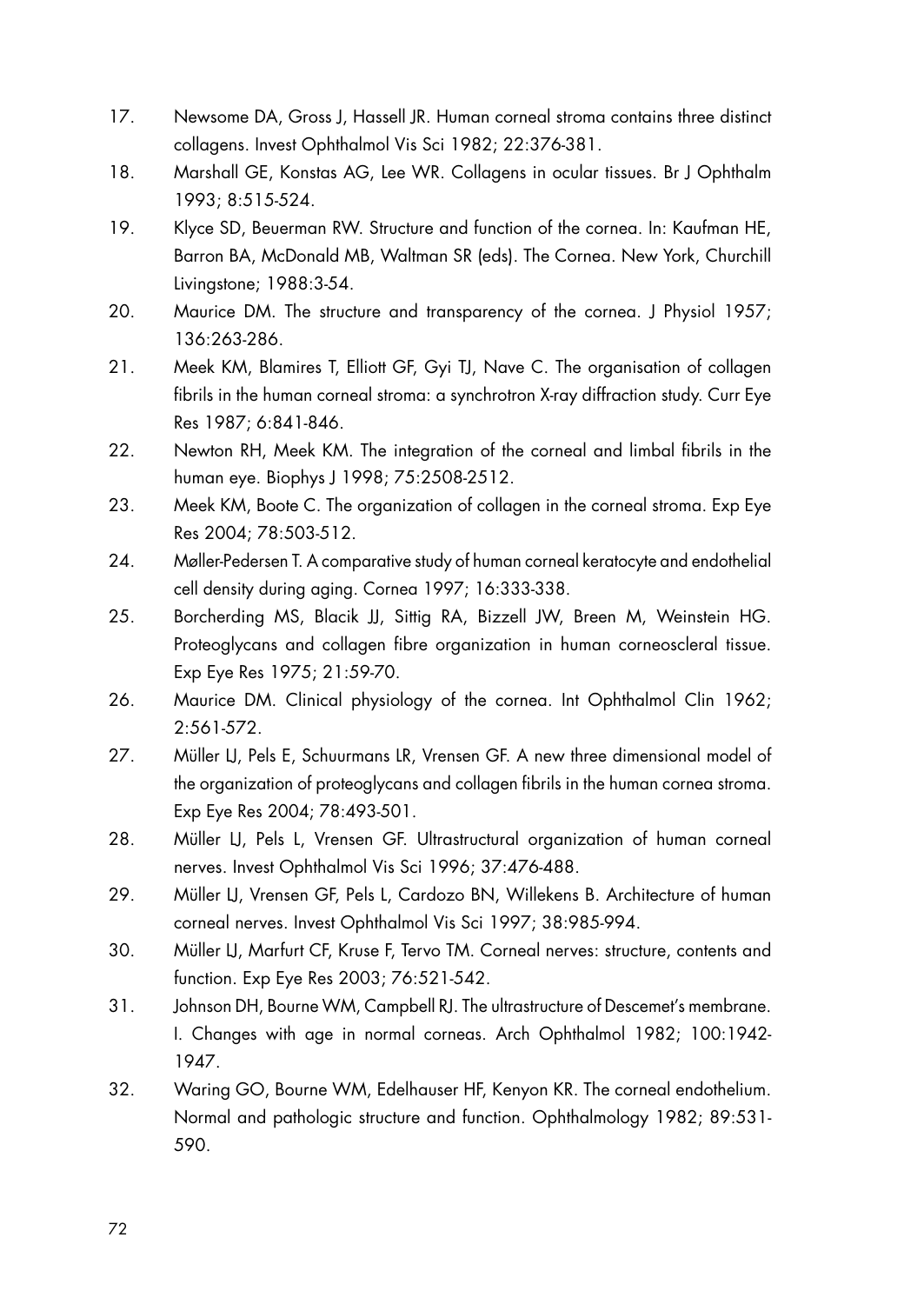- 33. Yee RW, Matsuda M, Schultz RO, Edelhauser HF. Changes in the normal corneal endothelial cellular pattern as a function of age. Curr Eye Res 1985; 4:671-678.
- 34. Bourne WM, Nelson LR, Hodge DO. Central corneal endothelial cell changes over a ten-year period. Invest Ophthalmol Vis Sci 1997; 38:779-782.
- 35. Armitage WJ, Dick AD, Bourne WM. Predicting endothelial cell loss and longterm corneal graft survival. Invest Ophthalmol Vis Sci 2003; 44:3326-3331.
- 36. Treffers WF. Human corneal endothelial wound repair. In vitro and in vivo. Ophthalmology 1982; 89:605-613.
- 37. Rao SK, Ranjan Sen P, Fogla R, Gangadharan S, Padmanabhan P, Badrinath SS. Corneal endothelial cell density and morphology in normal Indian eyes. Cornea 2000; 19:820-823.
- 38. Matsuda M, Yee RW, Edelhauser HF. Comparison of the corneal endotheliu in an American and a Japanese population. Arch Ophthalmol 1985; 103:68-70.
- 39. Yunliang S, Yuqiang H, Ying-Peng L, Ming-Zhi Z, Lam DS, Rao SK. Corneal endothelial cell density and morphology in healthy Chinese eyes. Cornea 2007; 26:130-132.
- 40. Padilla MD, Sibayan SA, Gonzales CS.Corneal endothelial cell density and morphology in normal Filipino eyes. Cornea 2004; 23:129-135.
- 41. Van Dooren BT. The corneal endothelium reflected. Thesis. Erasmus University Rotterdam, 2006.
- 42. Amann J, Holley GP, Lee SB, Edelhauser HF. Increased endothelial cell density in the paracentral and peripheral regions of the human cornea. Am J Ophthalmol 2003; 135:584-590.
- 43. Dawson DG, Geroski DH, Edelhauser HF. Corneal endothelium: structure and function in health and disease. In: Brightbill FS(ed). Corneal Surgery: Theory, Technique and Tissue, ed 4. St Louis, Mosby Elsevier; 2009:57-70.
- 44. Edelhauser HF. The balance between corneal transparency and edema: The Proctor Lecture. Invest Ophthalol Vis Sci 2006; 47:1755-1767.
- 45. Carlson KH, Bourne WM, McLaren JW, Brubaker RF. Variations in human endothelial cell morphology and permeability to fluorescein with age. Exp Eye Res 1988; 47:27-41.
- 46. Hoppenreijs VP. Effects of growth factors on wounded corneal endothelium.Thesis Universiteit Utrecht 1994.
- 47. Sperling S. Early morphological changes in organ cultured human corneal endothelium. Acta Ophthalmol 1978; 56:785-792.
- 48. Schimmelpfennig B. Inhomogeneous distribution of human cornea endothelial cells. Klin M Bl 1982; 180:350-351.
- 49. Joyce NC, Meklir B, Neufeld AH. In vitro pharmacologic separation of corneal endothelial migration and spreading responses. Invest Ophthalmol Vis Sci 1990; 31:1816-1826.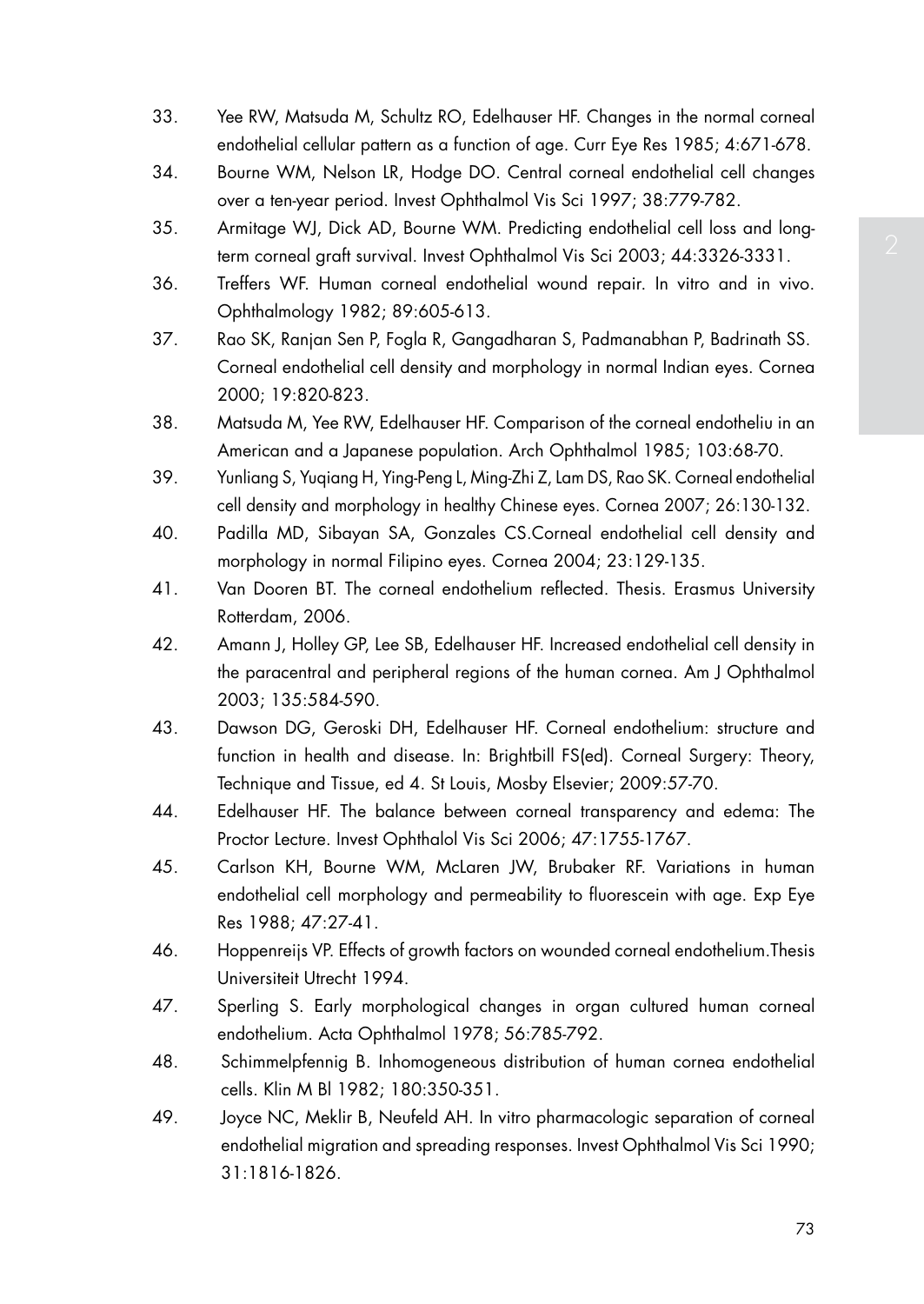- 50. Dohlman CH. Physiology of the cornea: corneal edema. In: Smolin G and Thoft RA (eds). The Cornea (ed1). Boston, Little, Brown and Company; 1983:3-17.
- 51. Edelhauser HF, Geroski HF and Ubels JL. Physiology. In: Smolin G and Thoft RA (eds). The Cornea (ed 3). Boston. Little, Brown and Company; 1994; 3:25-47.
- 52. Fischbarg J, Maurice DM. An update on corneal hydration control. Exp Eye Res 2004; 78:537-541.
- 53. Meek KM, Leonard DW, Connon CJ, Dennis S, Khan S. Transparency, swelling and scarring in the corneal stroma. Eye 2003; 17:927-936.
- 54. Harris JE. Currents thoughts on the maintenance of corneal hydration in vivo. Arch Ophthalmol 1967; 78:126-132.
- 55. Donn A, Maurice DM, Mills NL. Studies on the living cornea in vitro II. The active transport of sodium across the epithelium. Arch Ophthalmol 1959; 62:748-757.
- 56. Bonanno JA. Regulation of corneal epithelial intracellular pH. Optom Vis Sci 1991; 68:682-686.
- 57. Hedbys BO, Mishima S, Maurice DM. The inbibitions pressure of the corneal stroma. Exp Eye Res 1963; 2:99-111.
- 58. Hatton MP, Perez VL, Dohlman CH. Corneal oedema in ocular hypotony. Exp Eye Res 2004; 78: 549-552.
- 59. Castoro JA, Bettelheim AA, Bettelheim FA. Water gradients across bovine cornea. Invest Ophthalmol Vis Sci 1988; 29:963-968.
- 60. Bettelheim FA, Plessy B. The hydration of proteoglycans of bovine cornea. Biochim Biophys Acta. 1975;381:203-214.
- 61. Maurice DM. The permeability to sodium ions of the living rabbit's cornea. J Physiol 1951; 112:367-391.
- 62. Hodson S. The regulation of corneal hydration by a salt pump requiring the presence of sodium and bicarbonate ions. J Physiol 1974; 236:271-302.
- 63. Hull DS, Green K, Boyd M, Wynn HR. Corneal endothelium bicarbonate transport and the effect of carbonic anhydrase inhibitors on endothelial permeability and fluxes and corneal thickness. Invest Ophthalmol Vis Sci. 1977; 16:883-892.
- 64. Bonanno JA. Identity and regulation of ion transport mechanisms in the corneal endothelium. Prog Retin Eye Res. 2003; 22:69-93.
- 65. Bourne WM, Nagataki S, Brubaker RF. The permeability of the corneal endothelium to fluorescein in the normal human eye. Curr Eye Res 1984; 3:509-513.
- 66. Watsky MA, McDermott ML, Edelhauser HF. In vitro corneal endothelial permeability in rabbit and human: the effects of age, cataract surgery and diabetes. Exp Eye Res 1989; 49:751-767.
- 67. Geroski DH, Matsuda M, Yee RW. Pump function of the human corneal endothelium. Effects of age and corneal guttata. Ophthalmology 1985; 92:759-763.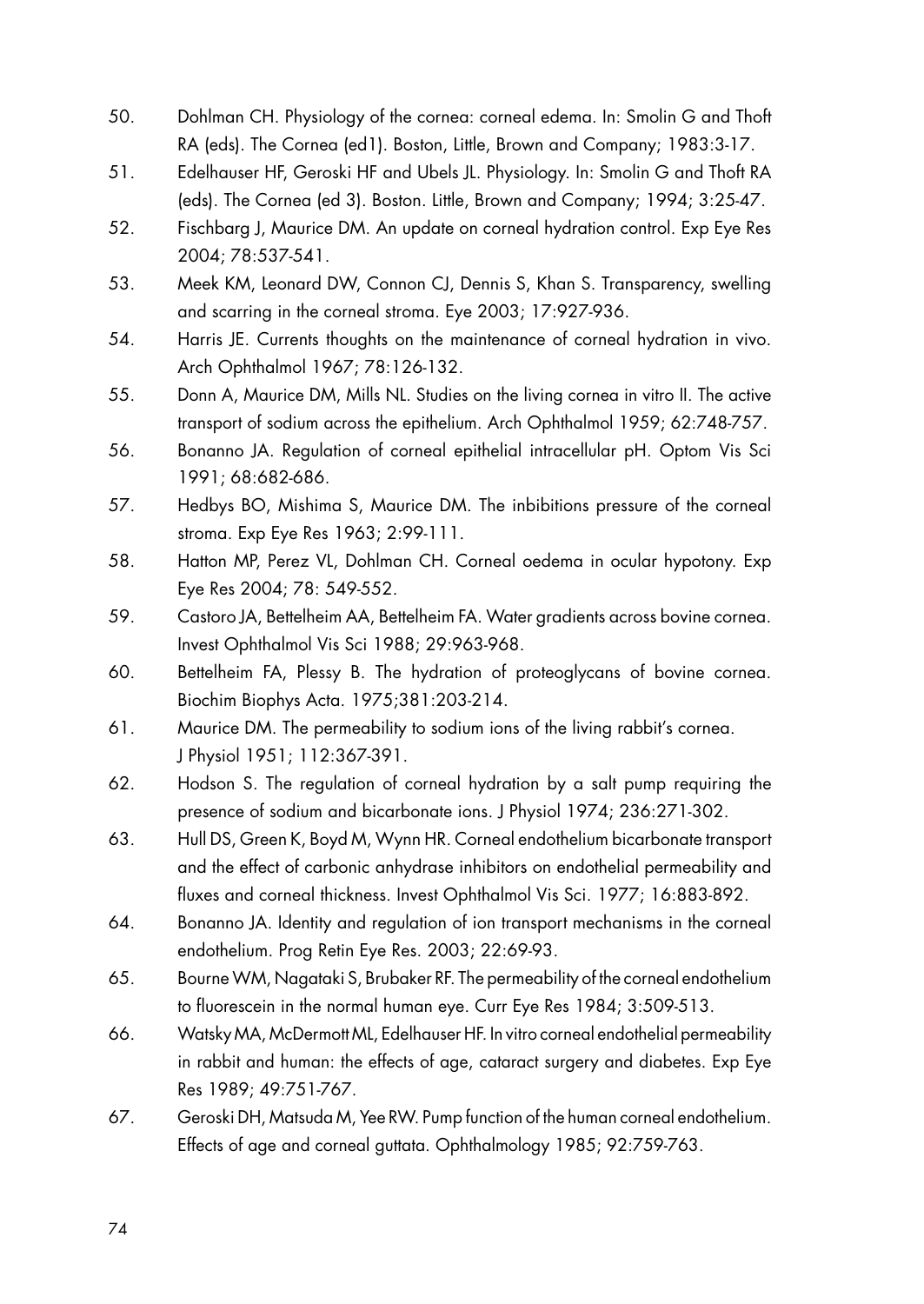- 68. Burns RP, Bourne WM, Brubaker RF. Endothelial function in patients with corneal guttata. Invest Ophthalmol Vis Sci 1981; 20:77-85.
- 69. Harris JE. Symposium on the cornea. Introduction: Factors influencing corneal hydration. Invest Ophthalmol 1962; 1:151-157.
- 70. Rosenthal P, Klyce SD. Contact lens induced edema. In Dabezies OH (ed): Contact Lenses, The ClAO guide to Basic Science and Clinical Practice. Grune & Stratton, Orlando, Fl, 1984.
- 71. Liesegang TJ. Physiologic changes of the cornea with contact lens wear. CLAO J 2002; 28:12-27.
- 72. Nieuwendaal CP, Odenthal MT, Kok JH, Venema HW, Oosting J, Riemslag FC, Kijlstra A. Morphology and function of the corneal endothelium after long-term contact lens wear. Invest Ophthalmol Vis Sci 1994; 35:3071-3077.
- 73. Gonnering R, Edelhauser HF, Van Horn DL, Durant W. The pH tolerance of rabbit and human corneal endothelium. Invest Ophthalmol Visual Sci 1979; 18:373- 390.
- 74. Hjortdal JO, Ehlers N, Andersen CU. Some metabolic changes during human corneal organ culture. Acta Ophthalmol. 1989; 67:295-300.
- 75. Zirm EK. Eine erfolgreiche totale Keratoplastik. Graefes Clini Exp Ophthalmol 1906; 64:580-593.
- 76. Zirm ME. Eduard Konrad Zirm and the "wondrously beautiful little window". Refract Corneal Surg 1989; 5:256-257.
- 77. Armitage WJ. Developments in corneal preservation. In: Reinhard T and Larkin F( eds). Essentials in Ophthalmology, Corneal and External disease. Berlin Heidelberg, Springer; 2007:101-114.
- 78. Wilson SE, Bourne MD. Corneal Preservation. Survey of Ophthalmology 1989; 237-258.
- 79. Deutman A.F. Transplantatio Corneae. Thesis 1940 Leiden University. Editor Sijthoff, Leiden 1940.
- 80. Kok-van Alphen C.C. Bijdrage tot de Keratoplastiek Thesis, Leiden University, Editor: IJdo E. NV, Leiden 1951.
- 81. Völker-Dieben HJM. Long term follow-up study of 19 patients who received 22 corneal grafts between 1939 and 1948 from eye enucleated because of malignant melanoma. In: In: Völker-Dieben HJM, The effect of immunological and non immunological factors on corneal graft survival. A single center study. Dordrecht, Dr W. Junk Publishers; 1984:23-30.
- 82. Völker-Dieben HJM. Survival of 44 corneal grafts obtained from eyes enucleated because of malignant melanoma. In: Völker-Dieben HJM, The effect of immunological and non immunological factors on corneal graft survival. A single center study. Dordrecht, Dr W. Junk Publishers; 1984:31-40.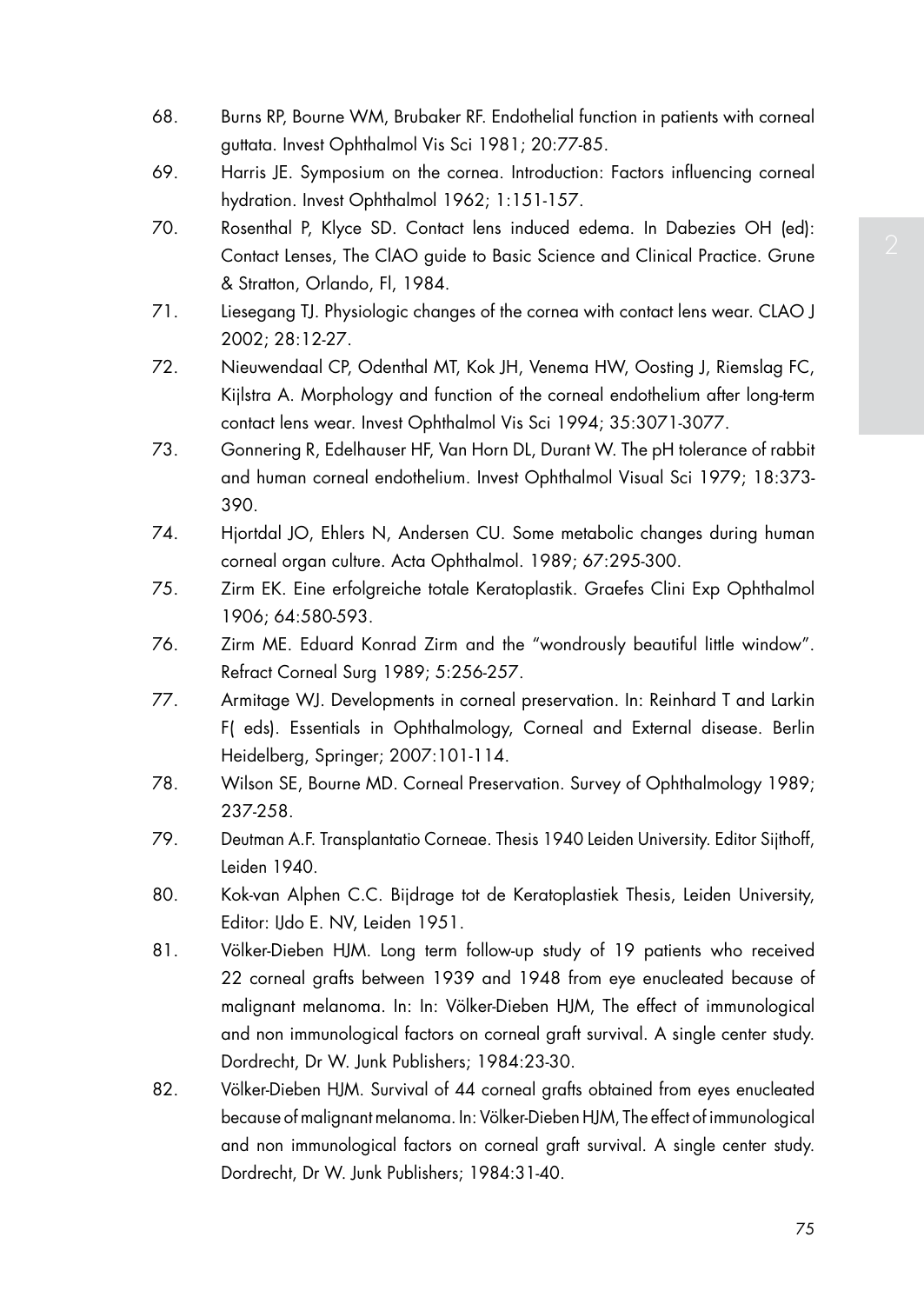- 83. Filatov VP. Transplantation of the cornea. Arch Ophthalmol 1935; 13:321-347.
- 84. Filatov VP Transplantation of cornea from preserved cadaver eyes. Lancet.1937; 1:1395-1402.
- 85. Basu PK, Hasany S. Autolysis of the cornea of stored human donor eyes. Can J Ophthalmol 1974; 9:229-35.
- 86. Stocker FW. Storage of donor corneas in the recipient's serum prior to grafting. Pac Med Surg 1968; 76:31-34.
- 87. Eastcott HH, Cross AG, Leigh AG, North DP. Preservation of corneal graft by freezing. Lancet 1954; 1:237-239.
- 88. Sperling S. A simple apparatus for controlled rate corneal freezing. Acta Ophthalmol 1977; 55:1-8.
- 89. Sperling S. A simple apparatus for controlled rate corneal freezing II. Acta Ophthalmol 1981; 59:134-141.
- 90. Capella JA, Kaufman HE, Robbins JE. Preservation of viable corneal tissue. Cryobiology 1965; 2:116-121.
- 91. Böhnke M, Draeger J, Sturmer B, Rethwisch K. Cryopreservation of organcultured donor corneas. In: Brightbill FS (ed). Corneal Surgery, ed 1. St Louis, Mosby Co; 1986:114-123.
- 92. Erdmann L, Ehlers N.Long term results with organ cultured, cryopreserved human corneal grafts. Re-examination of 17 patients. Acta Ophthalmol 1993; 71:703- 706.
- 93. Farias RJ, Sousa LB, Lima Filho AA, Lourenco AC, Tanakai MH, Freymuller E. Light and electron microscopy evaluation of lyophilized corneas. Cornea 2008; 27:791-794.
- 94. Armitage WJ, Rich SJ. Vitrification of organized tissues. Cryobiology 1990; 27: 483-491.
- 95. Mc Carey BE, Kaufman HE.Improved corneal storage. Invest Ophthalmol 1974; 13:165-173.
- 96. Bigar F, Kaufman HE, McCarey BE, Binder BS. Improved corneal storage for penetrating keratoplasties in man. Am J Ophthalmol 1975; 79:115-120.
- 97. Aguavella JV, van Horn DL, Haggerty CJ. Corneal preservation using M-K medium. Am J Ophthalmol 1975; 80:791-799.
- 98. McCarey BE, Meyer RF, Kaufman HE. Improved corneal storage for penetrating keratoplasties in humans. Ann Ophthalmol 1976;a 8:1488-1492,1495.
- 99. McCarey BE. Corneal Storage and handling. In Kaufman HE, Zimmerman T. Currrent concepts in ophthalmology. St. Louis: C.V. Mosby, 1976:b;134-163.
- 100. Kaufman HE, Varnell ED, Kaufman S, Beuerman RW, Barron BA. K-Sol corneal preservation. Am J Ophthalmol 1985; 100:299-304.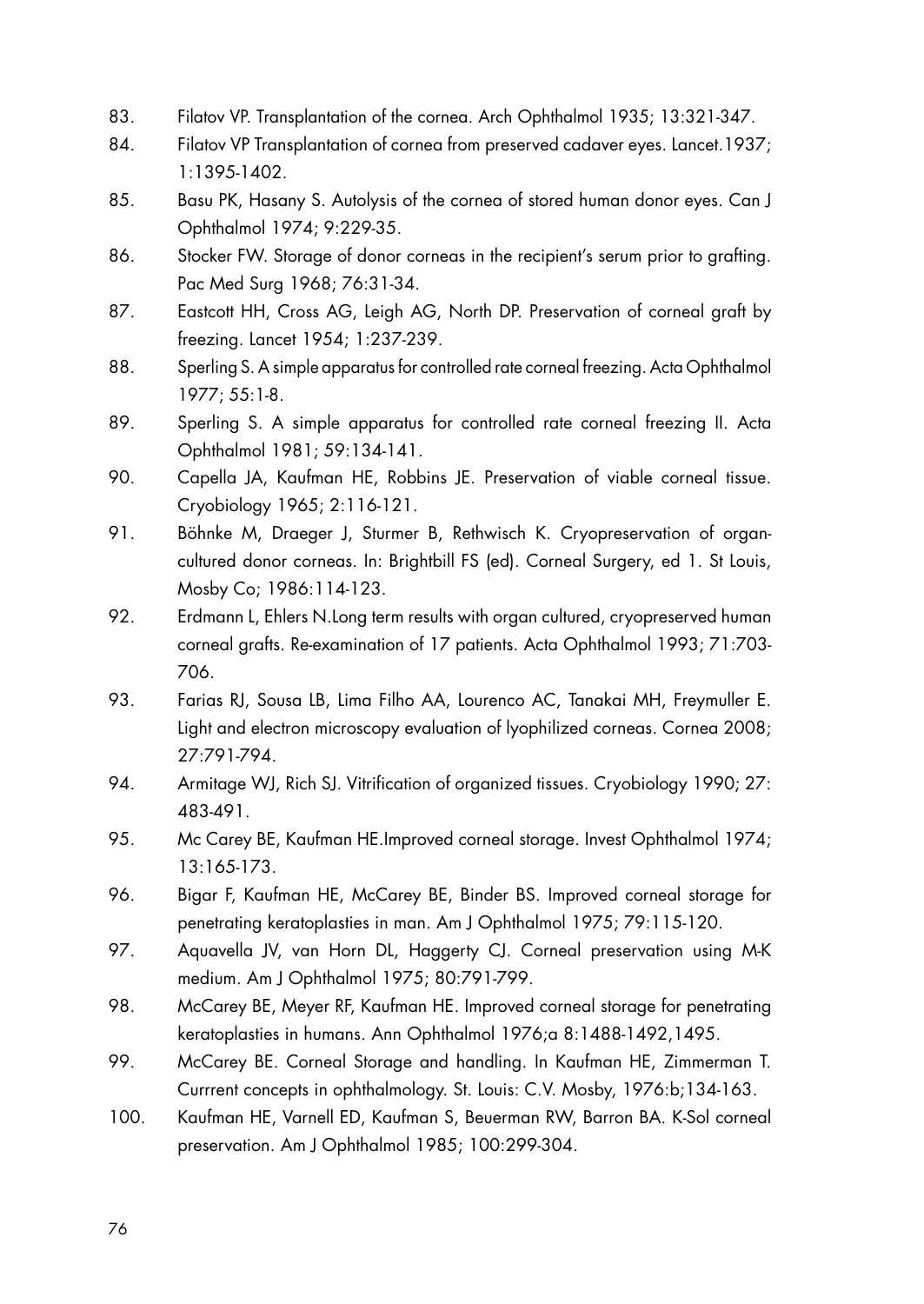- 101. Lindstrom RL, Doughman DJ, Skelnik DL, Mindrup EA. Corneal preservation at 4 degrees C with chondroitin sulfate containing medium. Trans Am Ophthalmol Soc 1987; 85:332-349.
- 102. Chu W.The past twenty-five years in eye banking. Cornea 2000; 19:754-765.
- 103. Mizukawa T, Manabe R. Recent advances in keratoplasty, with special reference to the advantage of liquid preservation. Nippon Ganka Kiyo 1968; 19:1310-1318.
- 104. Sieck EA, Enzenauer RW, Cornell FM, Butler C. Contamination of K-Sol corneal storage medium with Propion bacterium acnes. Arch Ophthalmol 1989; 107:1023- 1024.
- 105. Lindstrom RL, Kaufman HE, Skelnik BS et al. Optisol corneal storage medium. Am J Ophthalmol 1992; 114:345-356.
- 106. Lass JH, Bourne WM, Musch DC, Sugar A, Gordon JF, Reinhart WJ, Meyer RF, Patel DI, Bruner WE, Cano DB et al . A randomized, prospective, double-masked clinical trial of Optisol vs DexSol corneal storage media. Arch Ophthalmol 1992; 110:1404-1408.
- 107. Summerlin WT, Miller GE, Harris JE, Good RA. The organ-cultured cornea: an in vitro study. Invest Ophthalmol 1973; 12:176-180.
- 108. Doughman DJ, Lindstrom RL, Singh G, Mindrup EA, Nelson JD. Long term organ culture for corneal storage. In: Brightbill FS (ed): Corneal Surgery: Theory, Technique and Tissue, ed 1. St Louis, Mosby Co; 1986:84-93.
- 109. Doughman DJ, van Horn D, Rodman WP, Byrnes P, Lindstrom RL. Human corneal endothelial layer repair during organ culture. Arch Ophthalmol 1976; 94:1791- 1796.
- 110. Doughman DJ, Harris JE, Schmitt MK. Penetrating keratoplasty using 37 oC organ cultured corneas. Trans Sect Ophthalmol Am Acad Ophthalmol Otolaryngol 1976; 81:778-793.
- 111. Kolstad A. Organ cultured donor material for penetrating corneal grafts. A preliminary report. Acta Ophthalmol 1979; 57:742-749.
- 112. Bourne WM, Doughman DJ, Lindstrom RL, Kolb MJ, Mindrup E, Skelnik D.Increased endothelial cell loss after transplantation of corneas preserved by a modified organ-culture technique.Ophthalmology 1984 ; 91:285-289.
- 113. Sperling S. Human corneal endothelium in organ culture. The influence of temperature and medium of incubation. Acta Ophthalmol 1979; 57:269-276.
- 114. Ehlers H, Ehlers N, Hjortdal JO. Corneal transplantation with donor tissue kept in organ culture for 7 weeks. Acta Ophthalmol 1999; 77:277-278.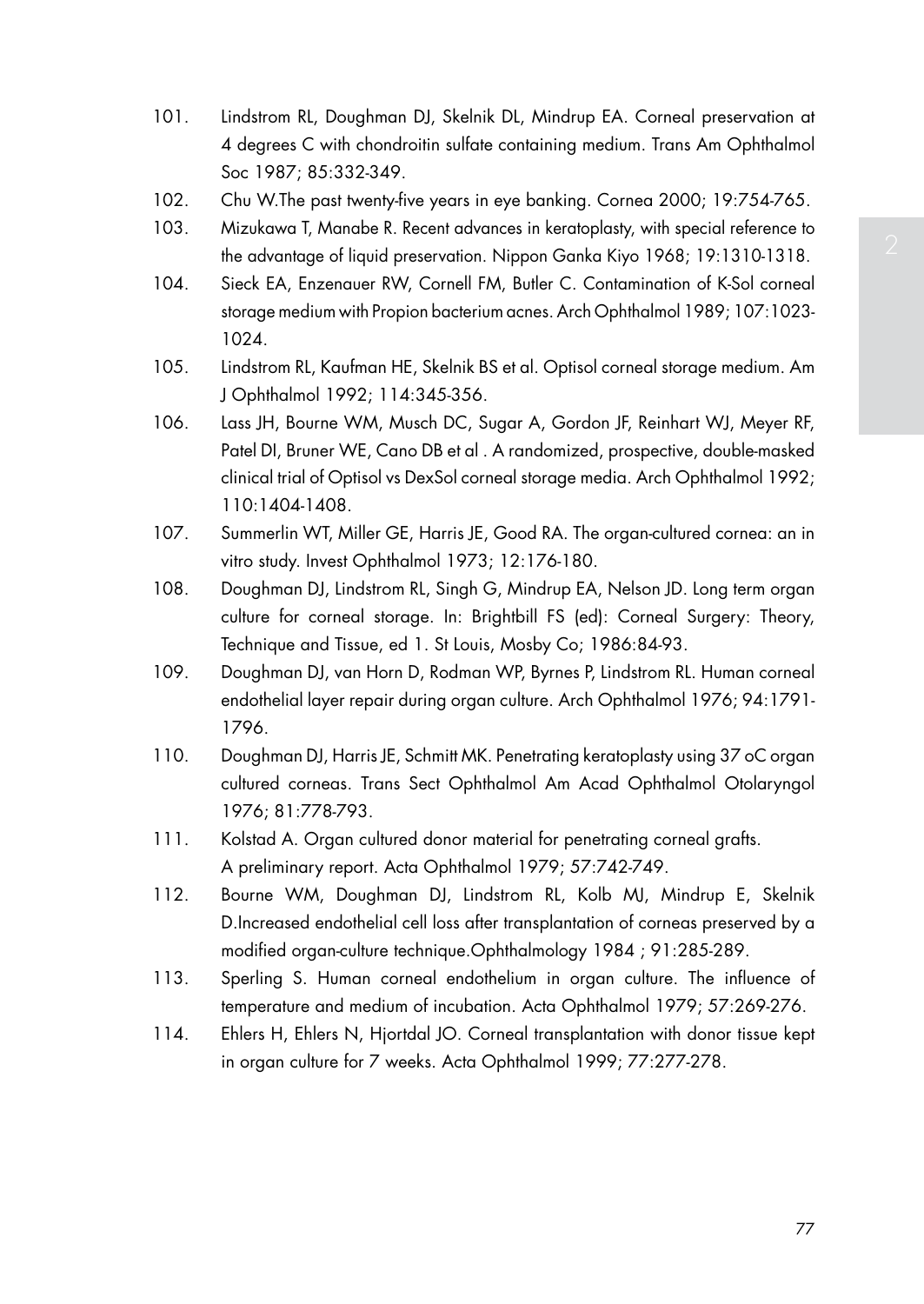- 115. Van der Want HJ, Pels E, Schuchard Y, Olesen B, Sperling S . Electron microscopy of cultured human corneas. Osmotic hydration and the use of a dextran fraction (dextran T 500) in organ culture. Arch Ophthalmol 1983; 101:1920–1926.
- 116. Doughman DJ. Prolonged donor cornea preservation in organ culture: long-term clinical evaluation. Trans Am Ophthalmol Soc. 1980;78:567-628.
- 117. Pels E, Schuchard Y. Organ Culture preservation of human corneas. Doc Ophthalmol. 1983; 56:147-153.
- 118. Pels E, Schuchard Y. Organ Culture in the Netherlands. In Brightbill F (ed). Corneal Surgery, Theory, Technique and Tissue(ed 1). St Louis. Mosby 1986:93-101.
- 119. Sperling S, Gundersen HJ. The precision of unbiased estimates of numerical density of endothelial cells in donor cornea. Acta Ophthalmol 1978; 56:793-802.
- 120. Maas-Reijs J, Pels E, Tullo AB. Eye Banking in Europe 1991-1995. Acta Ophthalmol 1997; 75:541-543.
- 121. Claerhout I, Maas H, Pels E. Directory of the European Eye Bank Association. (ed 17), Amsterdam 2009.
- 122. Williams KA, Noack LM, Alferich SJ, Danz R, Erickson SA and Coster DJ. Assessment of the Dutch organ-culture system of corneal preservation within the Eye Bank of South Australia. Aust N Z J Ophthalmol 1988; 16:21-25.
- 123. Coster DJ, Williams KA (on behalf of all contributors). The Australian Corneal Graft Registry: 1990 to 1992 report. Aust N Z J Ophthalmol 1993; 21 (2 suppl):1-48.
- 124. Gandhi SS, Lamberts DW, Perry HD. Donor to host transmission of disease via corneal transplantation. Surv Ophthalmol 1981; 25:306-311.
- 125. Payne JW. Donor selection. In: Brightbill FS(ed). Corneal Surgery: Theory, Technique and Tissue, ed 1. St Louis, Mosby Co; 1986:6-16.
- 126. Harrison DA, Hodge DO, Bourne WM. Outcome of corneal grafting with donor tissue from eyes with primary choroidal melanomas. A retrospective cohort comparison. Arch Ophthalmol 1995; 113:753-756.
- 127. McGeorge AJ, Vote BJ, Elliot DA, Polkinghorne PJ. Papillary adenocarcinoma of the iris transmitted by corneal transplantation. Arch Ophthalmol 2002; 120:1379-1383.
- 128. López-Navidad A, Soler N, Caballero F, Lerma E, Gris O. Corneal transplantation from donors with cancer. Transplantation 2007; 83:1345-1350.
- 129. Salame N, Viel JF, Arveux P, Delbosc B. Cancer transmission through corneal transplantation. Cornea 2001; 20:680-682.
- 130. Duffy P. Wolf J, Collins G et al. Possible person to person transmission of Creutzfeldt-Jakob disease. N Engl J Med 1974; 290:692-693.
- 131. Houff SA, Burton RC, Wilson RW, Henson TE, London WT, Baer GM, Anderson LJ, Winkler WG, Madden DL, Sever JL. Human-to-human transmission of rabies virus by corneal transplant. N Engl J Med 1979; 300:603-604.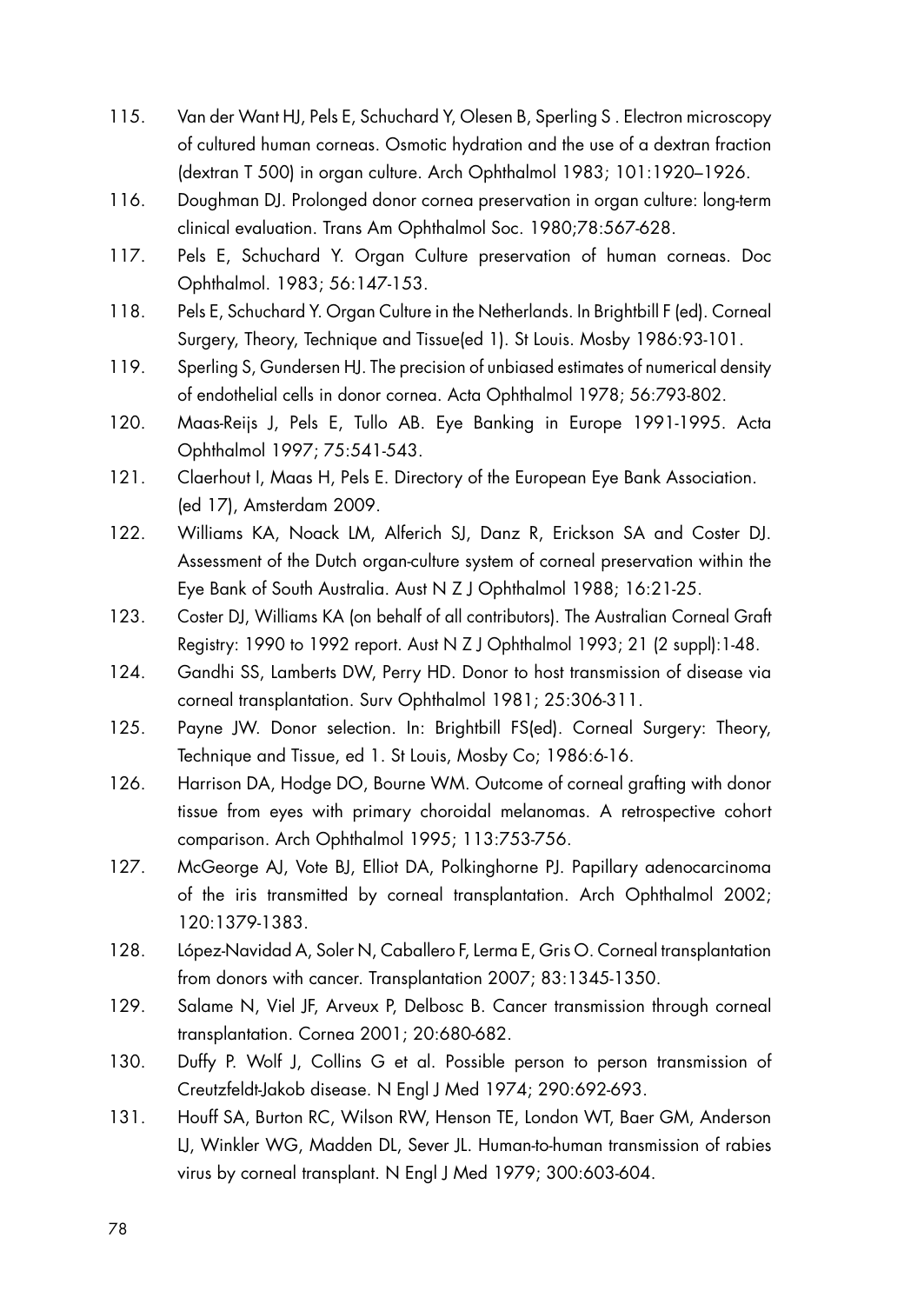- immunodeficiency virus transmission by organ donation: outcome in cornea and
- 133. Glasser DB. Serologic testing of cornea donors. Cornea 1998; 17:123-128.
- 134. O'Day DM. Diseases potentially transmitted through corneal transplantation. Ophthalmology 1989; 96:1133-1137.

132. Schwarz A, Hoffmann F, L' age-Stehr J, Tegzess AM, Offermann G. Human

135. Eye Bank Association of America. Medical Standards.Version 2008. www.restoresight.org/standards0707.pdf

kidney recipients. Transplantation 1987; 44:21-24.

- 136. Williams KA, Lowe MT, Bartlett CM, Kelly L, Coster DJ. The Australian Graft registry 2007 report. Flinder University Press, 2007 http:/hdl.handle.net/2328/1002.
- 137. Hoft RH, Pflugfelder SC, Forster RK, Ullman S, Polack FM , Schiff ER. Clinical evidence for hepatitis B transmission resulting from corneal transplantation. Cornea 1997; 16:132-137.
- 138. Lee HM, Naor J, Alhindi R, Chinfook T, Krajden M, Mazzulli T, Rootman DS. Detection of hepatitis C virus in the corneas of seropositive donors. Cornea 2001; 20:37-40.
- 139. Sengler U, Reinhard T, Adams O, Gerlich W, Sundmacher R. Testing of corneoscleral discs and their culture media of seropositive donors for hepatitis B and C virus genomes. Graefes Arch Clin Exp Ophthalmol 2001; 239:783-787.
- 140. Merle H, Cabre P, Merle S, Gerard M, Smadja D. A description of human T-lymphotropic virus type I-related chronic interstitial keratitis in 20 patients. Am J Ophthalmol 2001; 131:305-308.
- 141. Castelo Branco B, Chamon W, Belfort R, Figueiredo Carneiro N, Brites C. New corneal findings in human T-cell lymphotropic virus type 1 infection. Am J Ophthalmol 2001; 132:950-951.
- 142. Goldberg MA, Laycock KA, Kinard S, Wang H, Pepose JS. Poor correlation between reactive syphilis serology and human immunodeficiency virus testing among potential cornea donors. Am J Ophthalmol 1995; 119:1-6.
- 143. Mascai MS, Norris SJ. OptiSol corneal storage medium and transmission of Treponema pallidum. Cornea 1995; 14:595-600.
- 144. Commission Directive 2004/23/EC of the European Parliament and of the Council of 31 march 2004 on setting standards for quality and safety in the donation, procurement, testing,processing, preservation,storage and distribution of human tissues and cells. Official Journal of the European Union L 102/48 07/04/2004:48-58.

http://ec.europa.eu/health/ph\_threats/human\_substance/legal\_tissues\_cells\_ en.htm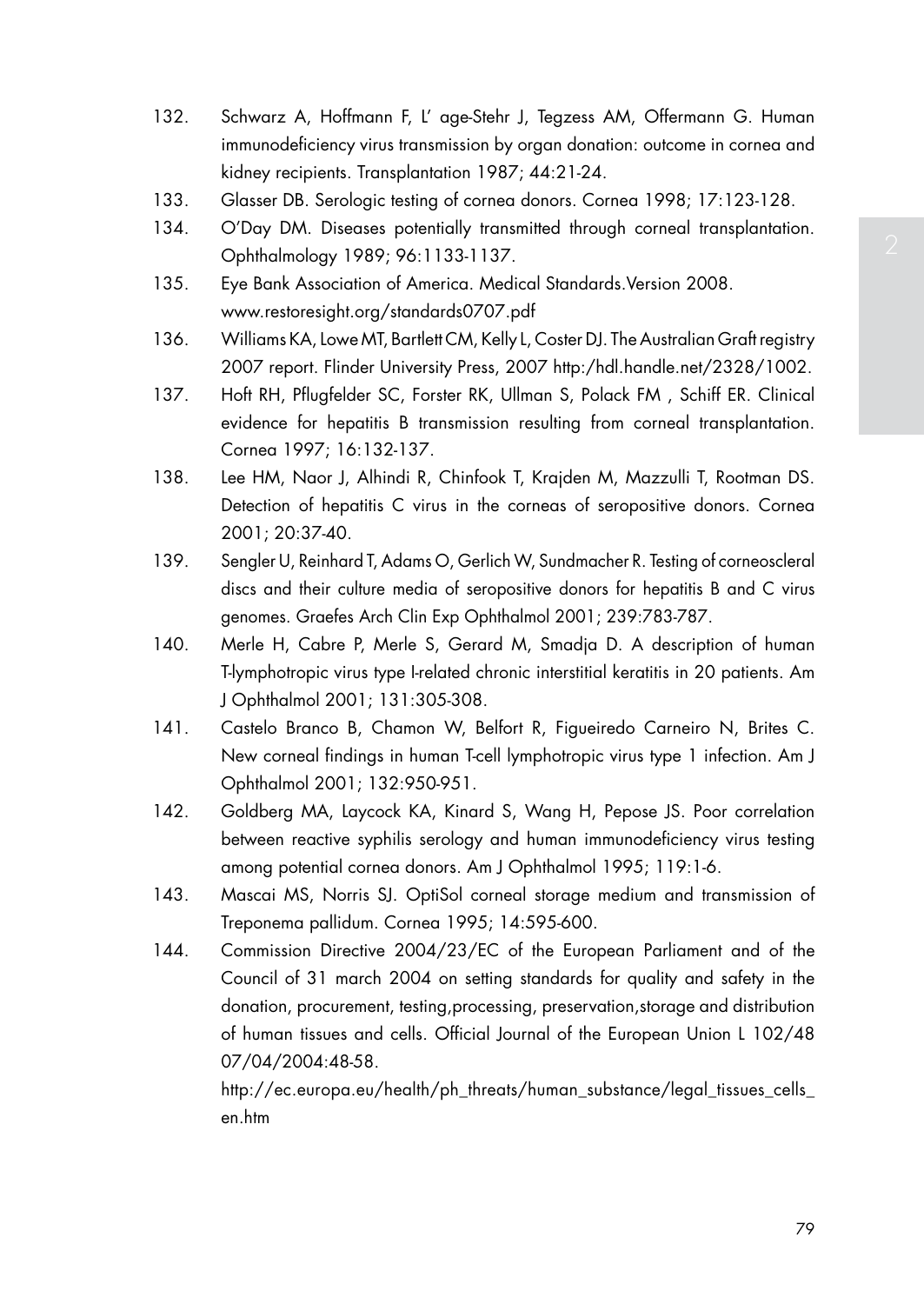145. Commission Directive 2006/17/EC of February 2006 implementing Directive 2004/23/EC of the European Parliament and of the Council as regards certain technical requirements for the donation, procurement and testing of human tissues and cells.

 http://ec.europa.eu/health/ph\_threats/human\_substance/legal\_tissues\_cells\_ en.htm

146. Commision Directive 2006/86/EC of 24 October implementing Directive 2004/23/EC of the European Parliament and of the Council as regards traceability requirements, notification of serious adverse reactions and events, and certain technical requirements for the coding, processing, preservation, storage and distribution of human tissues and cells. http://ec.europa.eu/health/ph\_threats/human\_substance/legal\_tissues\_cells\_

en.htm

- 147. Laycock KA, Wright TL, Pepose JS. Lack of evidence for hepatitis C virus in corneas of seropositive cadavers. Am J Ophthalmol 1994; 117:401-402.
- 148. Laycock KA, Essary LR, Delaney S, Kuhns MC, Pepose JS. A critical evaluation of hepatitis C testing of cadaveric corneal donors. Cornea 1997; 16:146-150.
- 149. Cahane M, Barak A, Goller O, Avni I. The incidence of hepatitis C virus positive serological test results among cornea donors. Cell Tissue Bank 2000; 1:81-85.
- 150. Anderson LJ, Williams LP, Layde JB, Dixon FR, Winkler WG. Nosocomial rabies: Investigation of contacts of human rabies cases associated with a corneal transplant. Am J Public Health 1984; 74:370-372.
- 151. Srinivasan A, Burton EC, Kuehnert MJ et al. Transmission of rabies virus form an organ donor to four transplant recipients. The New Engl J Med 2005; 352:1103- 1111.
- 152. Hogan RN, Cavanagh HD. Transplantation of corneal tissue from donors with diseases of the central nervous system. Cornea 1995; 14:547-553.
- 153. Mehta JS, Franks WA. The sclera, the prion and the ophthalmologist. Br J Ophthalmol 2002; 86:587-592.
- 154. Maddox RA, Belay ED, Curns AT et al. Creutzfeldt -Jakob disease in recipients of corneal transplants. Cornea 2008; 27:851-854.
- 155. Head MW, Northcott V, Rennison K, et al. Prion protein accumulation in eyes of patients with sporadic and variant Creutzfeldt-Jakob disease. Invest Ophthalmol Vis Sci 2003; 44:342-346.
- 156. Tullo AB, Buckley RJ, Kelly T, Head MW, Bennett P, Armitage WJ, Ironside JW. Transplantation of ocular tissue from a donor with sporadic Creutzfeldt Jakob disease. Clin Experiment Ophthalmol 2006; 34:645-649.
- 157. Armitage WJ, Tullo AB, Ironside JW. Risk of Creutzfeldt -Jakob disease transmission by ocular surgery and tissue transplantation. Eye 2009 Jan 9.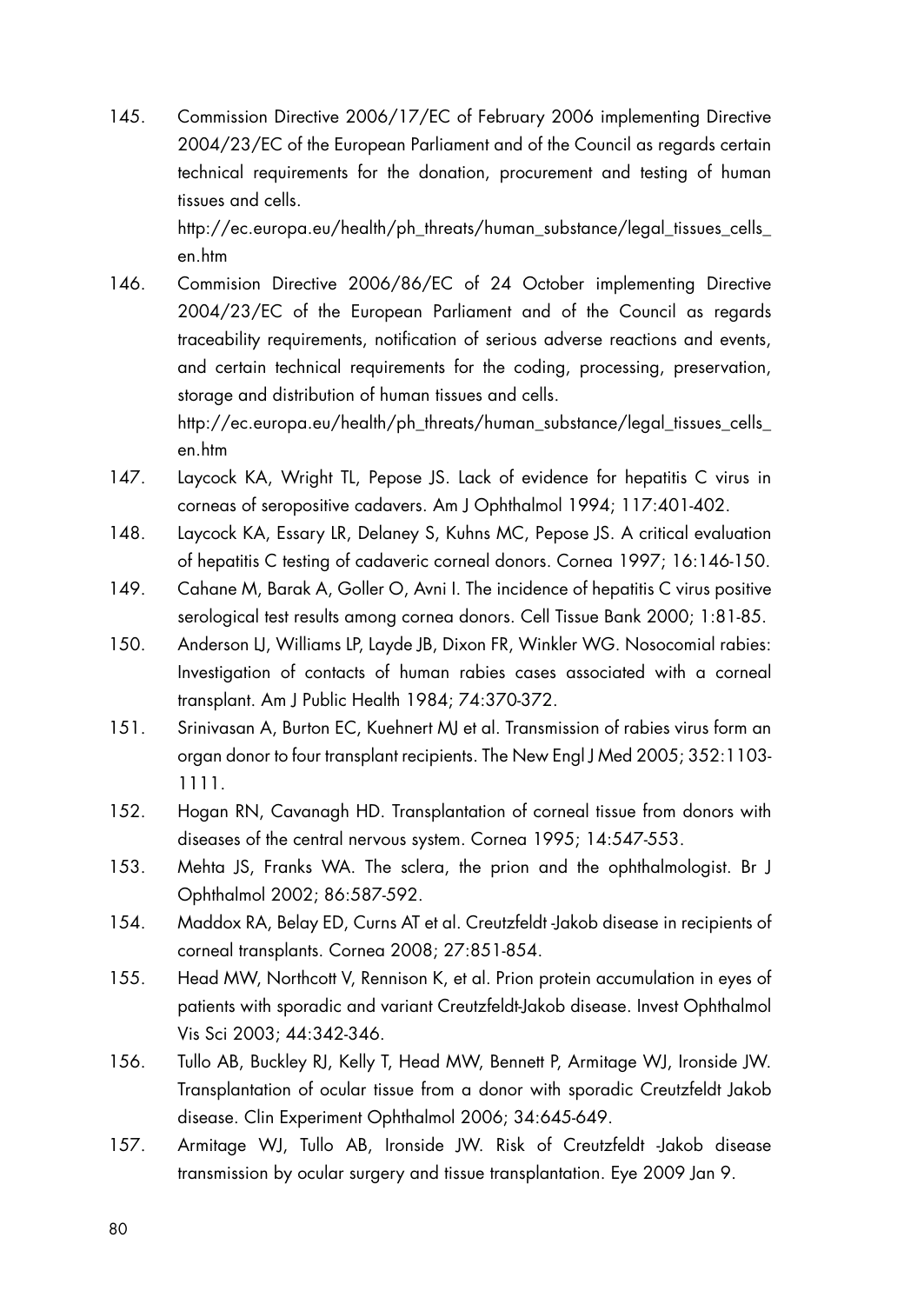- 158. Wehrly SR, Manning FJ, Proia AD, Burchette JL, Foulks GN. Cytomegalovirus keratitis after penetrating keratoplasty. Cornea 1995; 14:628-633.
- 159. Remeijer L, Maertzdorf J, Doornenbal P, Verjans GM, Osterhaus AD. Herpes simplex virus 1 transmission through corneal transplantation. Lancet 2001; 375:442.
- 160. Biswas S, Suresh P, Bonshek RE, Corbitt G, Tullo AB, Ridgeway AE. Graft failure in human donor corneas due to transmission of herpes simplex virus. Br J Ophthalmol 2000; 84:701-705.
- 161. Robert PY, Adenis JP, Denis F, Alain S, Ranger-Rogez S. Herpes simplex virus DNA in corneal transplants: prospective study of 38 recipients. J Med Virol 2003; 71:69-74.
- 162. Sengler U, Spelsberg H, Reinhard T et al. Herpes simplex virus (HSV-1) infection in a donor cornea. Br J Ophthalmol 1999; 83:1405.
- 163. Tullo AB, Marcyniuk B, Bonshek R, Dennett C, Cleator GM, Lewis AG, Klapper PE. Herpes virus in a corneal donor. Eye 1990; 4:766-777.
- 164. Sengler U, Reinhard T, Adams O, Krempe C, Sundmacher R. Herpes simplex virus infection in the media of donor corneas during organ culture: frequency and consequences. Eye 2001; 15:644-647.
- 165. Cockerham GC, Krafft AE, McLean IW. Herpes simplex virus in primary graft failure. Arch Ophthalmol. 1997; 115:586-589.
- 166. Cleator GM, Klapper PE, Dennett C, Sullivan AL, Bonshek RE, Marcyniuk B, Tullo AB. Corneal donor infection by herpes simplex virus: herpes simplex virus DNA in donor corneas. Cornea 1994; 13:294-304.
- 167. De Kesel RJ, Koppen C, Teven M , Zeyen T. Primary graft failure caused by herpes simplex virus type 1. Cornea 2001; 20:187-190.
- 168. Robert PY, Adenis JP, Pleyer U. How safe is corneal transplantation. A contribution on the risk of HSV-transmission due to corneal transplantation. Klin Monatsbl Augenheilkd 2005; 222:870-873.
- 169. Morris DJ, Cleator GM, Klapper PE, et al. Detection of herpes simplex virus DNA in donor cornea culture medium by polymerase chain reaction. Br J Ophthalmol 1996; 80:654-657.
- 170. Remeijer L. Human Herpes simplex virus keratitis: the pathogenesis revisited, Thesis, Erasmus University, Rotterdam, The Netherlands 2002.
- 171. Ehlers N, Corneal banking and grafting. The background to the Danish Eye Bank system, where corneas await their patients. World Forum on Eye Banking. Acta Ophthalmol 2002; 80:572-578.
- 172. Heim A, Wagner D, Rothämel T, Hartman U, Flik J, Verhagen W. Evaluation of serological screening of cadaveric sera for donor selection for cornea transplantation. J Med Virol 1999; 58:291-295.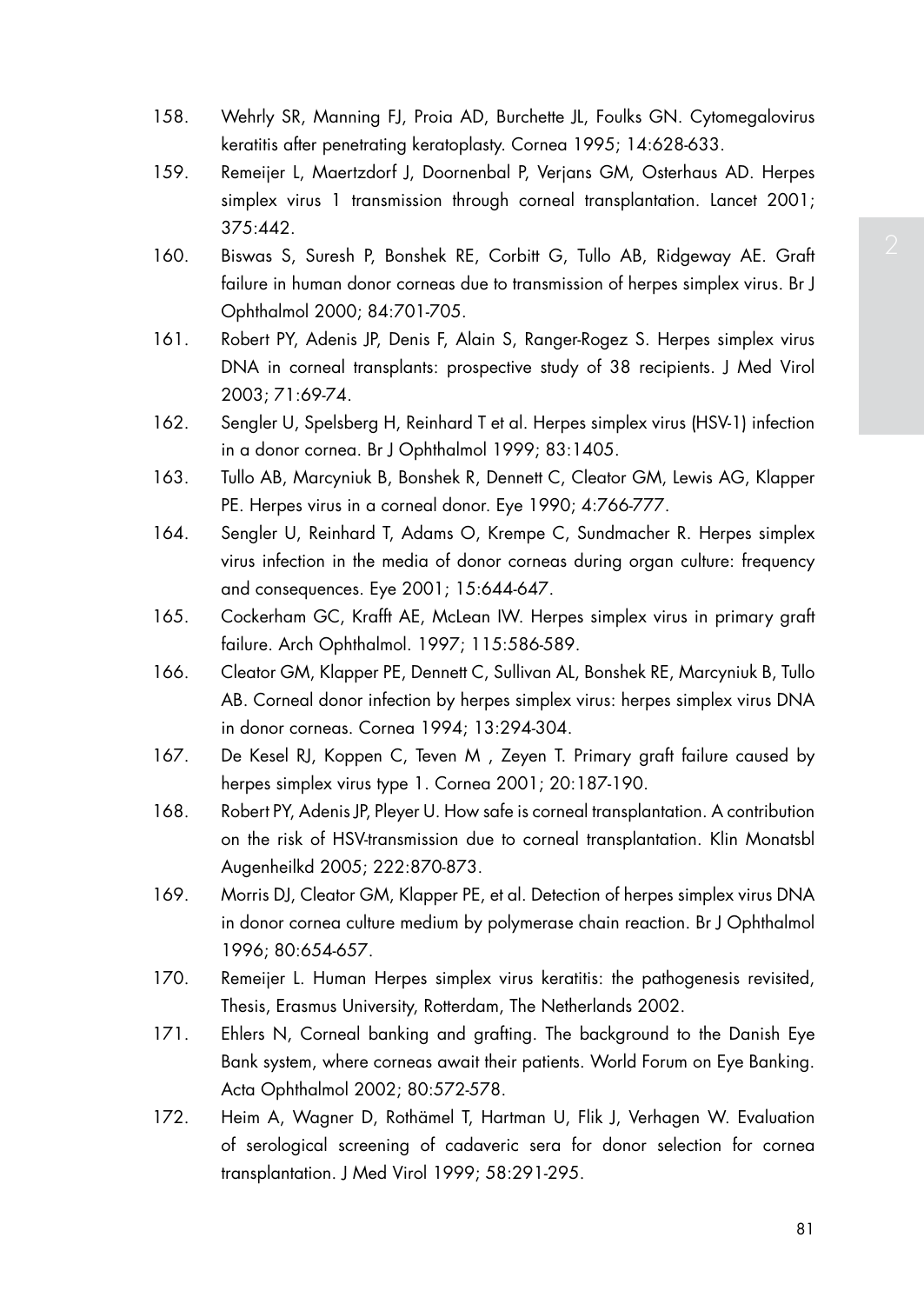- 173. Taban M, Behrens A, Newcomb RL, Nobe MY, McDonnell PJ. Incidence of acute endophthalmitis following penetrating keratoplasty: a systematic review. Arch Ophthalmol 2005; A:123:605-609.
- 174. Taban M, Behrens A, Newcomb RL, et al. Acute endophthalmitis following cataract surgery: a systematic review of the literature. Arch Ophthalmol 2005; B 123:613-620.
- 175. Polack FM, Locatcher-Khorazo D, Gutierrez E. Bacteriologic study of "donor eyes". Evaluation of antibacterial treatments prior to corneal grafting. Arch Ophthalmol 1967; 78:219-225.
- 176. Pardos GJ, Gallagher MA. Microbial contamination of donor eyes. A retrospective study. Arch Ophthalmol 1982; 100:1611-1613.
- 177. Robert PY, Camezind P, Drouet M, Ploy MC, Adenis JP. Internal and external contamination of donor corneas before in situ excision: bacterial risk factors in 93 donors. Graefes Arch Clin Exp Ophthalmol 2002; 240:265-270.
- 178. Sugar J, Liff J, Bacterial contamination of corneal donor tissue. Ophthalmic Surg 1980; 11:250-252.
- 179. Hassan SS, Wilhelmus KR, Dahl P, Davis GC, Roberts RT, Ross K, Varnum BH. Infectious disease risk factors of corneal graft donors. Arch Ophthalmol 2008; 126:235-239.
- 180. Rehany U, Balut G, Lefler E, Rumelt S. The prevalence and risk factors for donor corneal button contamination and its association with ocular infection after transplantation. Cornea 2004; 23 :649-654.
- 181. Nash RW, Lindquist LD, Kalina RE. An evaluation of saline irrigation and comparison of povidone-iodine and antibiotic in the surface decontamination of donor eyes. Arch Ophthalmol 1991; 109:869-872.
- 182. Builles N, Perraud M, Reverdy ME, Burillon C, Crova P, Brun F, Chapuis F, Damour O. Reducing contamination when removing and storing corneas: a multidisciplinary, transversal, and environmental approach. Cornea 2006; 25:185-192.
- 183. Bonner T, Doughman DJ, Mindrup E, Stroud D. Mortician Retrieval of Donor globes: The Minnesota Experience. Minn Med 1984; 67:449-454.
- 184. Borderie VM, Laroche L. Microbiologic study of organ-cultured donor corneas. Transplantation 1998; 66:120-123.
- 185. Lane SS, Mizener MW, Dubbel PA, Mindrup EA, Wick AA, Doughman DJ, Holland EJ. Whole globe enucleation versus in situ corneal excision: a study of tissue trauma and contamination. Cornea 1994; 13:305-309.
- 186. Garweg J, Hagenah M, Englmann K, Böhnke M. Corneoscleral discs excised from enucleated and non-enucleated eyes are equally suitable for transplantation. Acta Ophthalmol 1997; 75:483-486.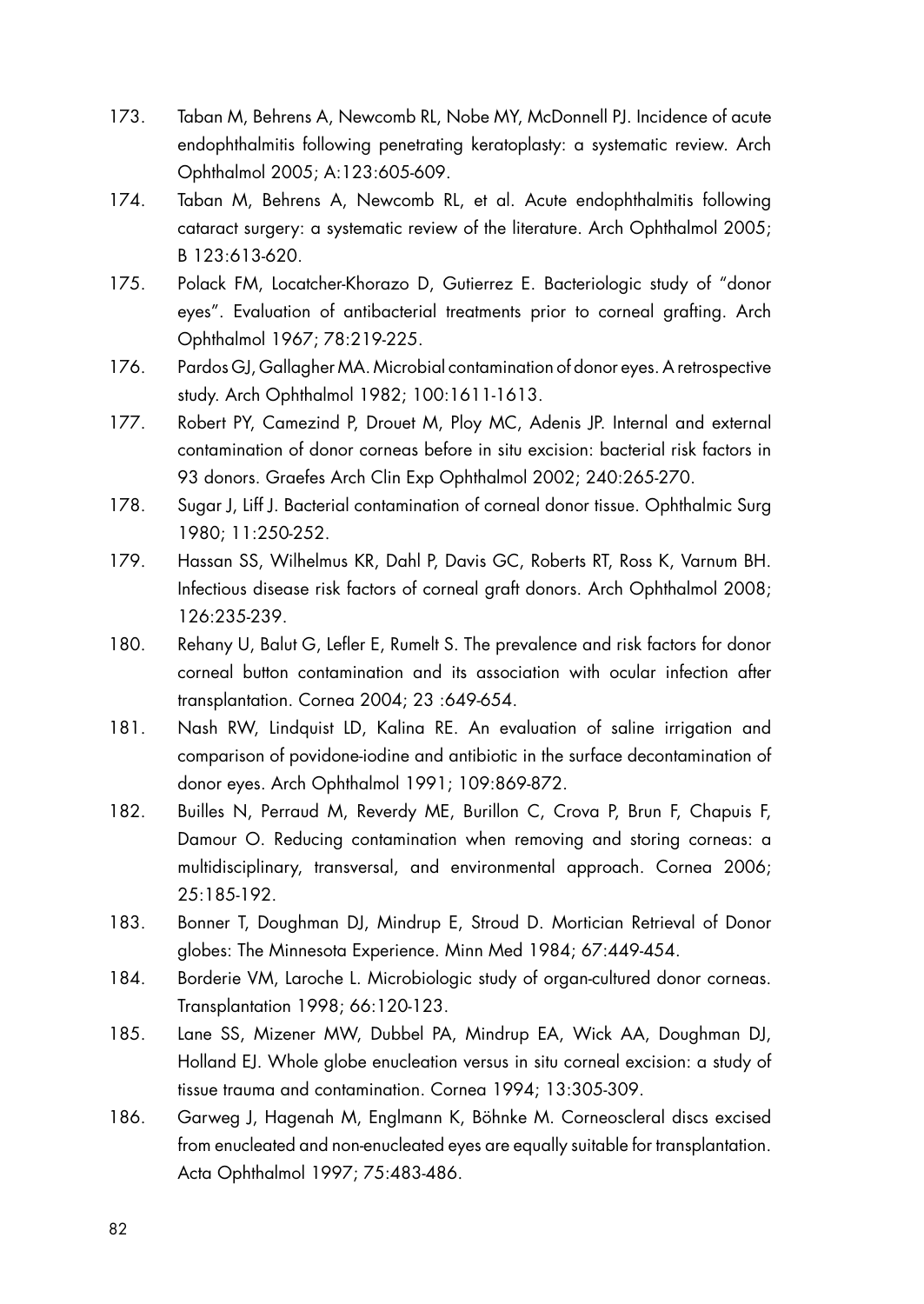- 187. Jhanji V, Tandon R, Sharma N, Titiyal JS, Satpathy G, Vajpayee RB. Whole globe enucleation versus in situ excision for donor corneal retrieval -a prospective comparative study. Cornea 2008; 27:1103-1108.
- 188. Sperling S, Sørensen IG. Decontamination of cadaver corneas. Acta Ophthalmol 1981; 59:126-133.
- 189. Pels E, Vrensen GF. Microbial decontamination of human donor eyes with povidone-iodine: penetration, toxicity, and effectiveness. Br J Ophthalmol 1999; 83:1019-1026.
- 190. Baum J, Barza M, Kane A. Efficacy of penicillin G, cefazolin and gentamycin in M-K medium at 4 degrees C. Arch Ophthalmol 1978; 96:1262-1264.
- 191. Kapur R, Tu EY, Pendland SL et al.The effect of temperature on the antimicrobial activity of Optisol-GS. Cornea 2006; 25:319-324.
- 192. Yau CW, Busin M, Kaufman HE. Ocular concentration of gentamicin after penetrating keratoplasty. Am J Ophthalmol 1986; 101:44-48.
- 193. Nirankari VS, Dandona L, Rodrigues MM, Schwalbe RS. Antibiotic prophylaxis in corneal storage media. Trans Am Ophthalmol Soc. 1994; 92:181-196.
- 194. Albon J, Armstrong M, Tullo AB. Bacterial contamination of human organ-cultured corneas. Cornea 2001; 20:260-263.
- 195. Zanetti E, Bruni A, Mucignat G, Camposiero D, Chiara frigo A, Pozin D. Bacterial contamination of human organ-cultured corneas. Cornea 2005; 24:603-607.
- 196. Saini JS, Reddy MK, Sharma S, Wagh S. Donor corneal tissue evaluation. Indian J Ophthalmol. 1996; 44:3-13.
- 197. Keyhani K, Seedor JA, Shah MK, Terraciano AJ, Ritterband DC. The incidence of fungal keratitis and endophthalmitis following penetrating keratoplasty. Cornea 2005; 24:288-291.
- 198. Fontana L, Errani PG, Zerbinati A, Musacchi Y, Di Pede B, Tassinari G. Frequency of positive donor rim cultures after penetrating keratoplasty using hypothermic and organ-cultured donor corneas. Cornea 2007; 26:552-556.
- 199. Hagenah M, Böhnke M, Engelmann K, Winter R. Incidence of bacterial and fungal contamination of donor corneas preserved by organ culture. Cornea 1995; 14:423-426.
- 200. Larsen PA, Lindstrom RL, Doughman DJ. Torulopsis glabrata endophthalmitis after keratoplasty with an organ-cultured cornea. Arch Ophthalmol 1978; 96:1019- 1022.
- 201. Al-Assiri A, Al-Jastaneiah S, Al-Khalaf A, Al-Fraikh H, Wagoner MD. Late-onset donor-to-host transmission of Candida glabrata following corneal transplantation. Cornea 2006; 25:123-125.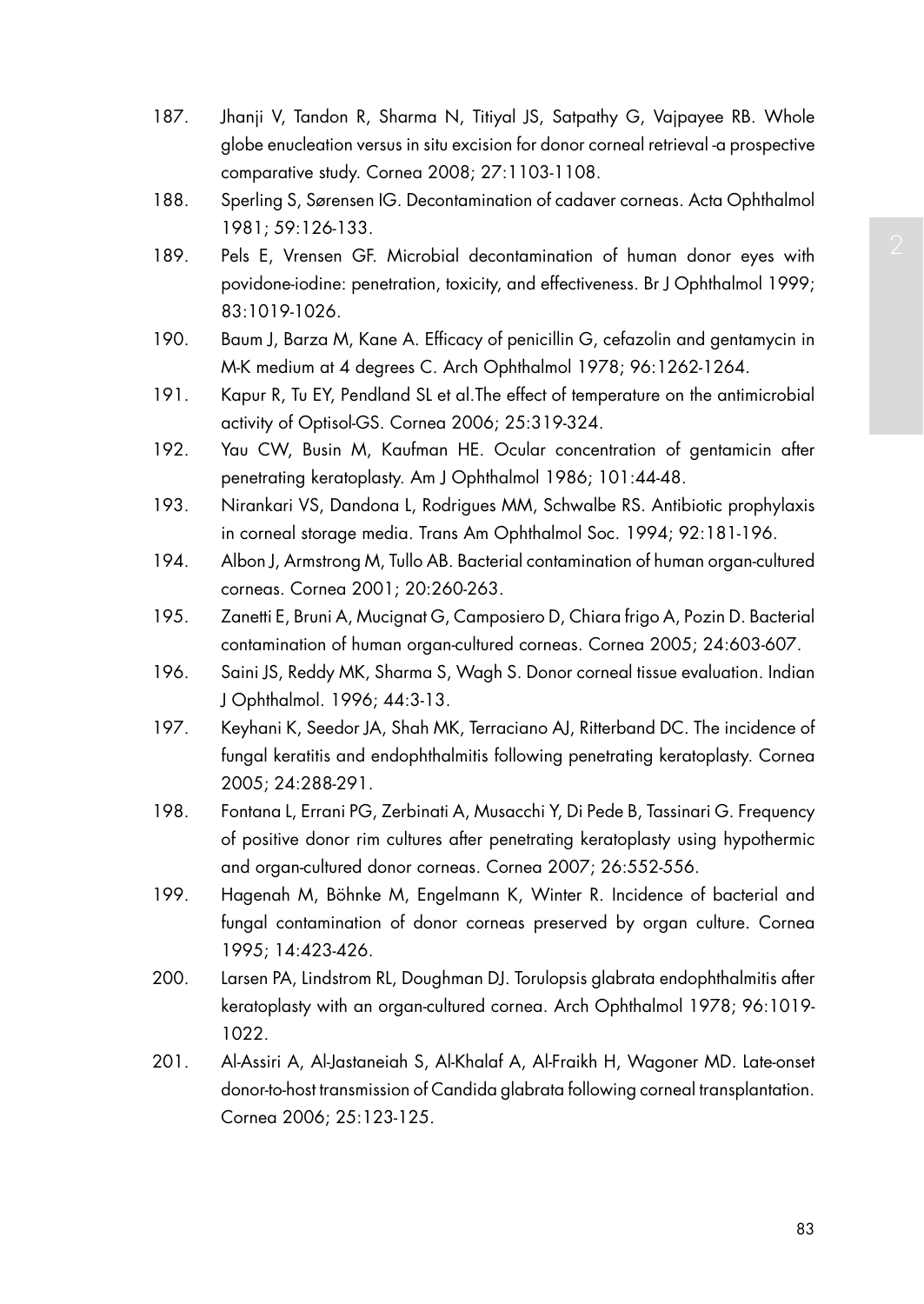- 202. Tappeiner C, Goldblum D, Zimmerli S, Fux C, Frueh BE. Donor-to-host transmission of Candida glabrata to both recipients of corneal transplants from the same donor. Cornea 2009; 28:228-230.
- 203. Antonios SR, Cameron JA, Badr IA, et al. Contamination of donor cornea: Postpenetrating keratoplasty endophthalmitis. Cornea 1991; 10:217-220.
- 204. Kloess PM, Stulting D, Waring GO 3rd, Wilson LA. Bacterial and fungal endophthalmitis after penetrating keratoplasty. Am J Ophthalmol 1993; 115:309-316.
- 205. Cameron JA, Antonios SR, Cotter JB, Habash NR. Endophthalmitis from contaminated donor corneas following penetrating keratoplasty. Arch Ophthalmol 1991; 109:54-59.
- 206. Everts RJ, Fowler WC, Chang DH, Reller LB. Corneoscleral rim cultures: lack of utility and implications for clinical decision-making and infection prevention in the care of patients undergoing corneal transplantation. Cornea 2001;20: 586-589.
- 207. Leveille AS, McMullan FD, Cavanagh HD. Endophthalmitis following penetrating keratoplasty. Ophthalmology 1983; 90:38-39.
- 208. Stocker FW. The endothelium of the cornea and its clinical implications.Trans Am Ophthalmol Soc 1953; 5:165-173.
- 209. Bourne WM, O'Fallon WM. Endothelial cell loss during penetrating keratoplasty. Am J Ophthalmol 1978; 85:760-766.
- 210. Bourne WM, Hodge DO, Nelson LR. Corneal endothelium five years after transplantation. Am J Ophthalmol 1994; 118:185-196.
- 211. Bourne WM. Cellular changes in transplanted human corneas. Cornea 2001; 20:560-569.
- 212. Pels E, Schuchard Y (1986) Organ culture and endothelial evaluation as a preservation method for human corneas. In: Brightbill FS (ed). Corneal Surgery (ed3). Mosby Co, St Louis; 1993: 622-633.
- 213. Maurice DM. Cellular membrane activity in the corneal endothelium of the intact eye. Experentia 1968; 24:1094-1095.
- 214. Jalbert I, Stapleton F, Papas E, Sweeney DF, Coroneo M. In vivo confocal microscopy of the human cornea. Br J Ophthalmol 2003; 87:225-236.
- 215. Masters BR. David Maurice's contributions to optical ophthalmic instrumentation: roots of the scanning slit clinical confocal microscope. Exp Eye Res 2004; 78:315-326.
- 216. Rosenwasser GO, Nicholson WJ. Introduction to eye banking: a handbook and atlas. Proforma 2003; 106-117.
- 217. Thuret G, Manisolle C, Aquart S Le Petit JC et al. Is manual counting of corneal endothelial cell density in eye banks still acceptable? The French experience. Br J Ophthalmol 2003; 87:1481-1486.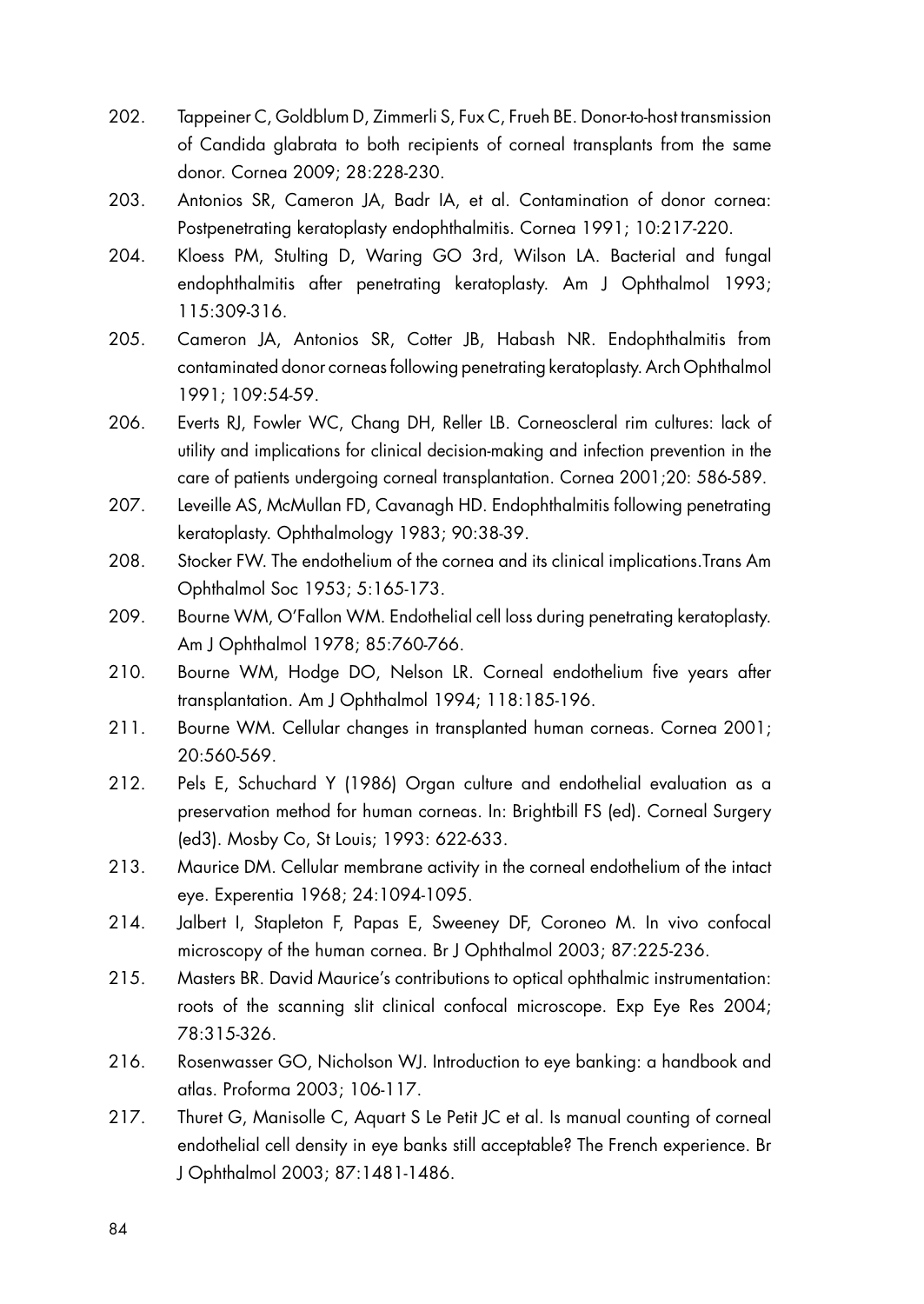- 218. Dikstein S, Maurice DM. The metabolic basis to the fluid pump in the cornea. J Physiol 1972; 221:229.
- 219. Odenthal MT. In vivo studies on human corneal endothelial morphology and function. Thesis University of Amsterdam, The Netherlands, 2007.
- 220. Edelhauser HF, Van Horn DL, Hyndiuk RA, Schultz RO. Intraocular irrigating solutions. Their effect on the corneal endothelium. Arch Ophthalmol 1975; 93:648-657.
- 221. Geroski DH, Edelhauser HF. Quantitation of Na/K ATPase pump sites in the rabbit corneal endothelium. Invest Ophthalmol Vis Sci 1984; 25:1056-1060.
- 222. O'Donnell C, Maldonado-Codina C. Agreement and repeatability of central corneal thickness measurement in normal corneas using ultrasound pachymetry and the OCULUS Pentacam, Cornea 2005; 24:920-924.
- 223. Ehlers N. Graft thickness after penetrating keratoplasty. Acta Ophthalmol 1974; 56:412-416.
- 224. Forster RK, Fine M. Relation of donor age to success in penetrating keratoplasty. Arch Ophthalmol 1971; 85:42-47.
- 225. Williams KA, Roder D, Esterman A, et al. Factors predictive of corneal graft survival: Report from the Australian Corneal Graft Registry. Ophthalmology 1992; 99:403-414.
- 226. Williams KA, Muehlberg SM, Lewis RF, Coster DJ. Influence of advanced recipient and donor age on the outcome of corneal transplantation. Australian Corneal Graft Registry. Br J Ophthalmol 1997; 81:835-839.
- 227. Beck RW, Gal RL, Mannis MJ, et al. Is donor age an important determinant of graft survival? Cornea 1999; 18:503-510.
- 228. Völker-Dieben HJ, D'Amaro J, Kok-van Alphen CC. Hierarchy of prognostic factors for corneal allograft survival. Aust N Z J Ophthalmol 1987; 15:11-18.
- 229. Cornea Donor Study Investigator Group, Gal RL, Dontchev M, Beck RW, Mannis MJ, Holland EJ, Kollman C, Dunn SP, Heck EL, Lass JH, Montoya MM, Schultze RL, Stulting RD, Sugar A, Sugar J, Tennant B, Verdier DD. The effect of donor age on corneal transplantation outcome results of the cornea donor study. Ophthalmology 2008; 115:620-626.
- 230. Meyer CH. Can corneal grafts survive over 100 years? An Inst Barraquer 2000; 29:15-28.
- 231. Meyer CH, Muller MF, Meyer H. Can we trust elderly donor grafts for corneal transplantation. BMJ 2001; 322:108-109.
- 232. Culbertson WW, Abbott RL, Forster RK. Endothelial cell loss in penetrating keratoplasty. Ophthalmology. 1982; 89:600-604.
- 233. Armitage WJ, Easty DL. Factors influencing the suitability of organ cultured corneas for transplantation. Invest Ophthalmol Vis Sci 1997; 38:16-24.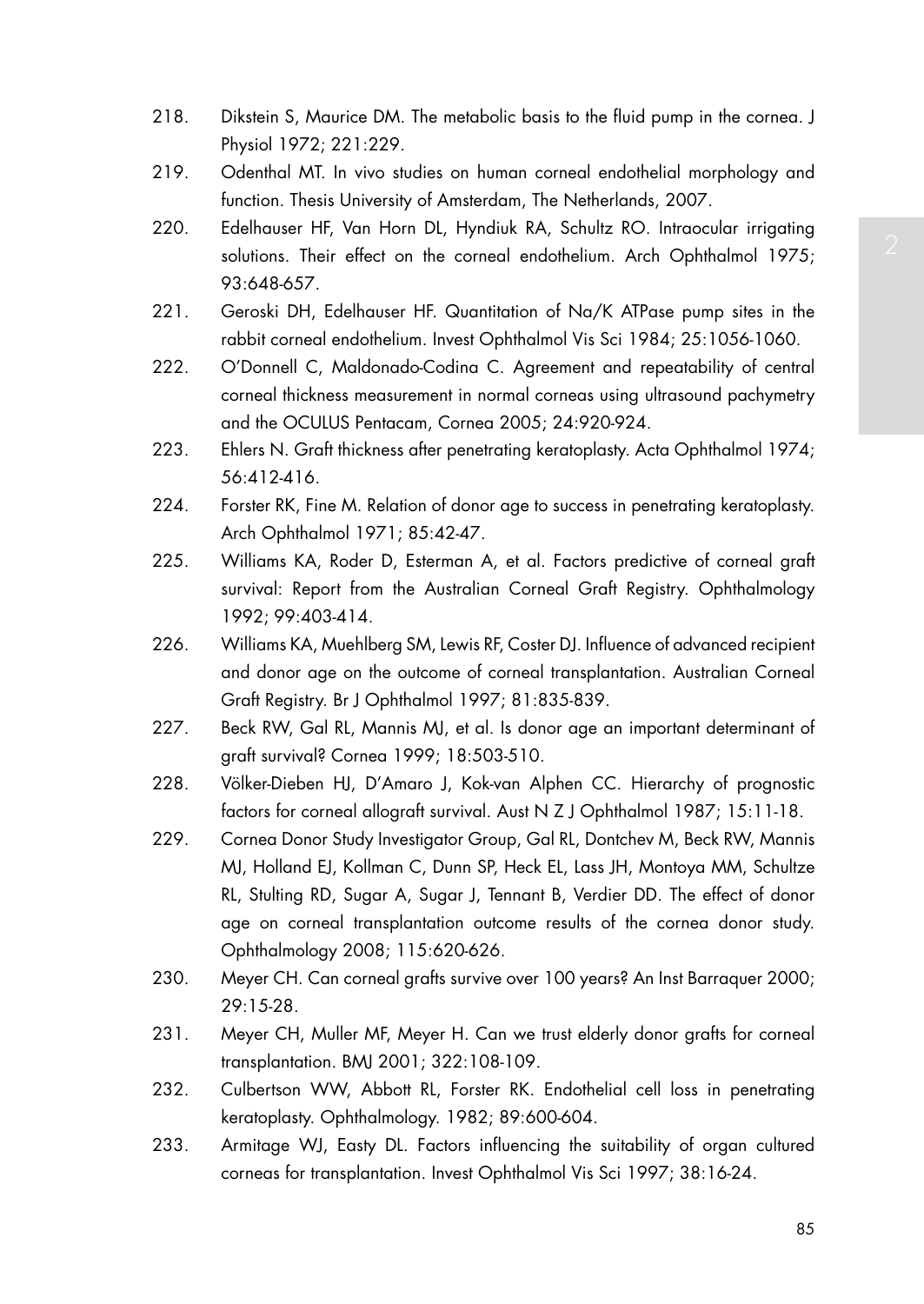- 234. Gain P, Thuret G, Chiquet C, et al. Cornea procurement from very old donors: post organ culture cornea outcome and recipient graft outcome. Br J Ophthalmol 2002; 86:404-411.
- 235. Pels E, Beekhuis WH, Völker-Dieben HJ. Long term tissue storage for keratoplasty. In: Brightbill FS, (ed) Corneal Surgery. Theory, Technique and Tissue ed 3. St Louis: Mosby, 1999; 879-901.
- 236. Maas H, Tullo AB, Pels E Directory of the European Eye Bank Association( ed 11) Antwerp, Belgium 2003.
- 237. Claerhout I, Maas H, Pels E. Directory of the European Eye Bank Association (ed 14) Venice, Italy 2006.
- 238. Koenig SB. Donor age. In Brightbill FS(ed). Corneal Surgery: Theory, Technique and Tissue, ed 1. St Louis. Mosby Co; 1986:6-24.
- 239. Schimmelpfennig B. Tissue storage, short term-state of the art. In: Brightbill FS (ed). Corneal Surgery: Theory, Technique and Tissue, ed 1. St Louis, Mosby Co; 1986:60-75.
- 240. Slettedal JK, Lyberg T, Ramstad H, Beraki K, Nicolaissen B. Regeneration of the epithelium in organ-cultured donor corneas with extended post-mortem time. Acta Ophthalmol 2007; 85:371-376.
- 241. Slettedal JK, Lyberg T, Røger M, Beraki K, Ramstad H, Nicolaissen B. Regeneration with proliferation of the endothelium of cultured human donor corneas with extended postmortem time. Cornea. 2008; 27:212-219.
- 242. Bigar F, Schimmelpfennig B, Hürzeler R. Cornea guttata in donor material. Arch Ophthalmol 1978; 96:653-655.
- 243. Shaw El, Rao GN, Arthur EJ, Aquavella VJ. The functional reserve of corneal endothelium. Trans Ophthalmology 1978; 85:640-649.
- 244. Sobottka Ventura AC, Rodokanak-von Schrenk A, Hollstein K, Hagenah M, Böhnke M, Engelmann K. Endothelial cell death in organ-cultured donor corneae: the influence of traumatic versus nontraumatic cause of death. Graefes Arch Clin Exp Ophthalmol 1997; 235:230-233.
- 245. Pels L. Organ Culture: the method of choice for preservation of human donor corneas. Br J Ophthalmol 1997; 81:523-525.
- 246. Bourne WM.Examination and Photography of donor corneal endothelium. Arch Ophthalmol 1976; 94:1799-1800.
- 247. Schimmelpfennig B, Bigar F, Witmer R, Hürzeler R. Endothelial changes in human donor corneas. Graefes Arch Klin Exp Ophthalmol 1976; 200:201-210.
- 248. Brown N. Macrophotography of the anterior segment of the eye. Br J Ophthalmol 1970; 54: 697-701.
- 249. Bourne WM, Kaufman HE. Specular microscopy of human corneal endothelium in vivo. Am J Ophthalmol 1976; 81:319-323.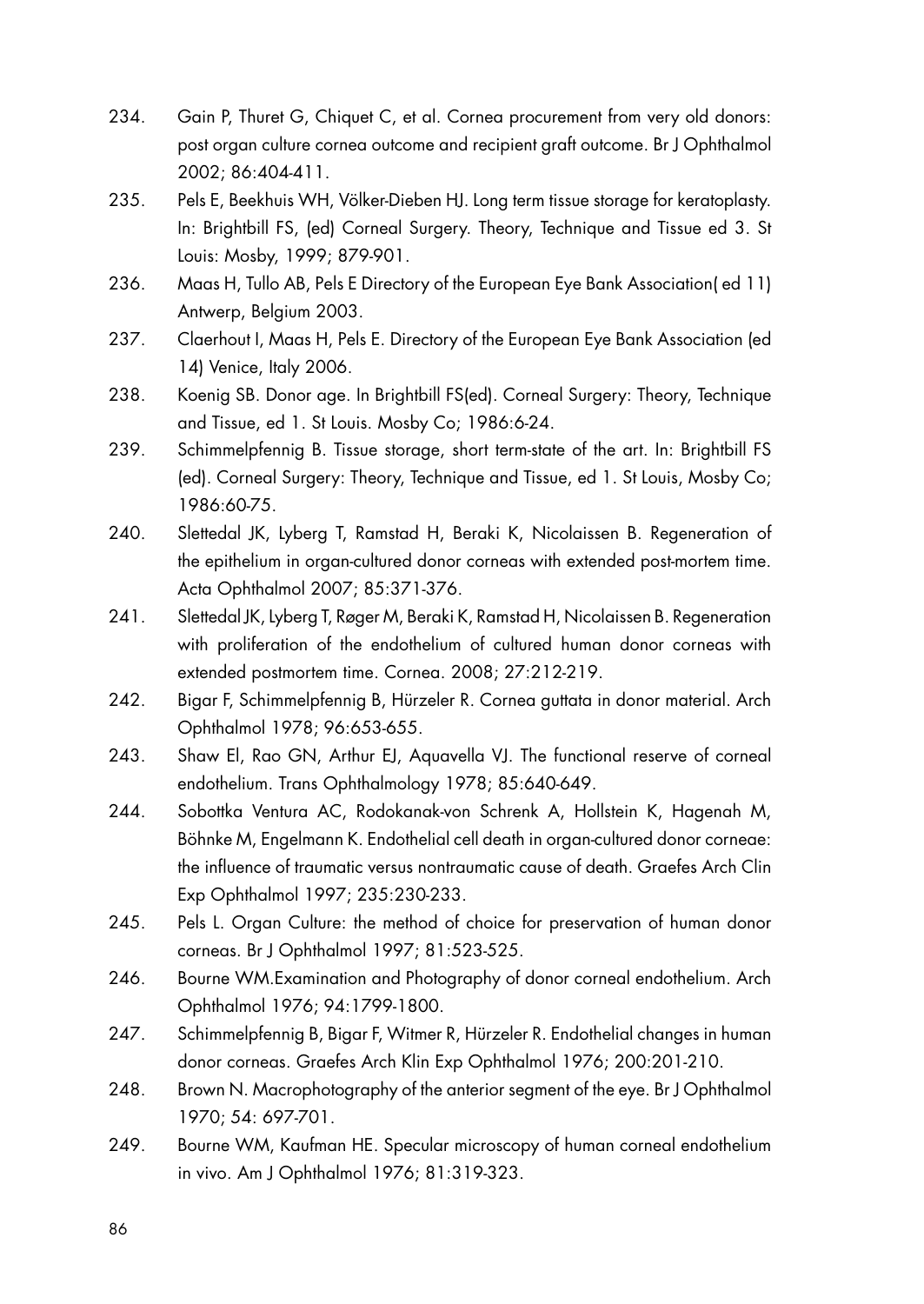- 250. Sugar A. Clinical specular microscopy. Surv Ophthalmol 1979; 24:21-32.
- 251. Kirk AH, Hassard DT.Supravital staining of the corneal endothelium and evidence for a membrane on its surface. Can J Ophthalmol 1969; 4:405-415.
- 252. Sperling S. Evaluation of the endothelium of human donor corneas by induced dilation of intercellular spaces and trypan blue. Graefes Arch Clin Exp Ophthalmol 1986; 224:428-434.
- 253. Thuret G, Manissolle C, Herrag S, Deb N, Campos-Guyotat L, Gain P, Acquart S. Controlled study of the influenceof storage medium type on endothelial assessment during corneal organ culture. Br J Ophthalmol 2004; 88:579-581.
- 254. Stocker FW, King EH, Lucas DO, Georgiade NA. Clinical test for evaluating donor corneas. Arch Ophthalmol 1970; 84:2-7.
- 255. Singh G, Böhnke M, von- Domarus D, et al. Vital staining of corneal endothelium. Cornea 1985-1986; 4:80-91.
- 256. Van Schaick W, van Dooren BT, Mulder PGH, Völker-Dieben HJ. Validity of endothelial cell analysis methods and recommendation for calibration in Topcon SP-2000P specular microscopy. Cornea 2005; 24:538-544.
- 257. Ohno K, Nelson LR, McLaren JW, Hodge DO, Bourne WM. Comparison of recording systems and analysis methods in specular microscopy. Cornea 1999; 18:416-423.
- 258. Gundersen HJ. Notes on the estimation of the numerical density of arbitrary profiles.The edge effect. J microscopy 1977; 111(II):219-223.
- 259. Gain P, Thuret G, Chiquet C et al (2002) Automated analyser of organ cultured corneal endothelial mosaic. Fr J Ophthalmol 2002; 25:462-472.
- 260. Lin RC, Li Y, Tang M, McLain M, Rollins AM, Izatt JA, Huang D. Screening for previous refractive surgery in eye bank corneas by using optical coherence tomography. Cornea 2007; 26:594-599.
- 261. Priglinger SG, Neubauer AS, May CA, Alge CS, Wolf AH, Mueller A, Ludwig K, Kampik A, Welge-Luessen U. Optical coherence tomography for the detection of laser in situ keratomileusis in donor corneas. Cornea. 2003; 22:46-50.
- 262. Mootha VV, Dawson D, Kumar A, Gleiser J, Qualls C, Albert DM. Slitlamp, specular, and light microscopic findings of human donor corneas after laserassisted in situ keratomileusis. Arch Ophthalmol 2004; 122:686-692.
- 263. Armour RL, Ousley PJ, Wall J, Hoar K, Stoeger C, Terry MA. Endothelial keratoplasty using donor tissue not suitable for full-thickness penetrating keratoplasty. Cornea 2007; 26:515-519.
- 264. Terry MA. Precut tissue for Descemet stripping automated endothelial keratoplasty: complications are from technique, not tissue. Cornea 2008; 27:627-629.
- 265. Terry MA, Saad HA, Shamie N, Chen ES, Phillips PM, Friend DJ, Holiman JD, Stoeger C. Endothelial keratoplasty: the influence of insertion techniques and incision size on donor endothelial survival. Cornea 2009; 28:24-31.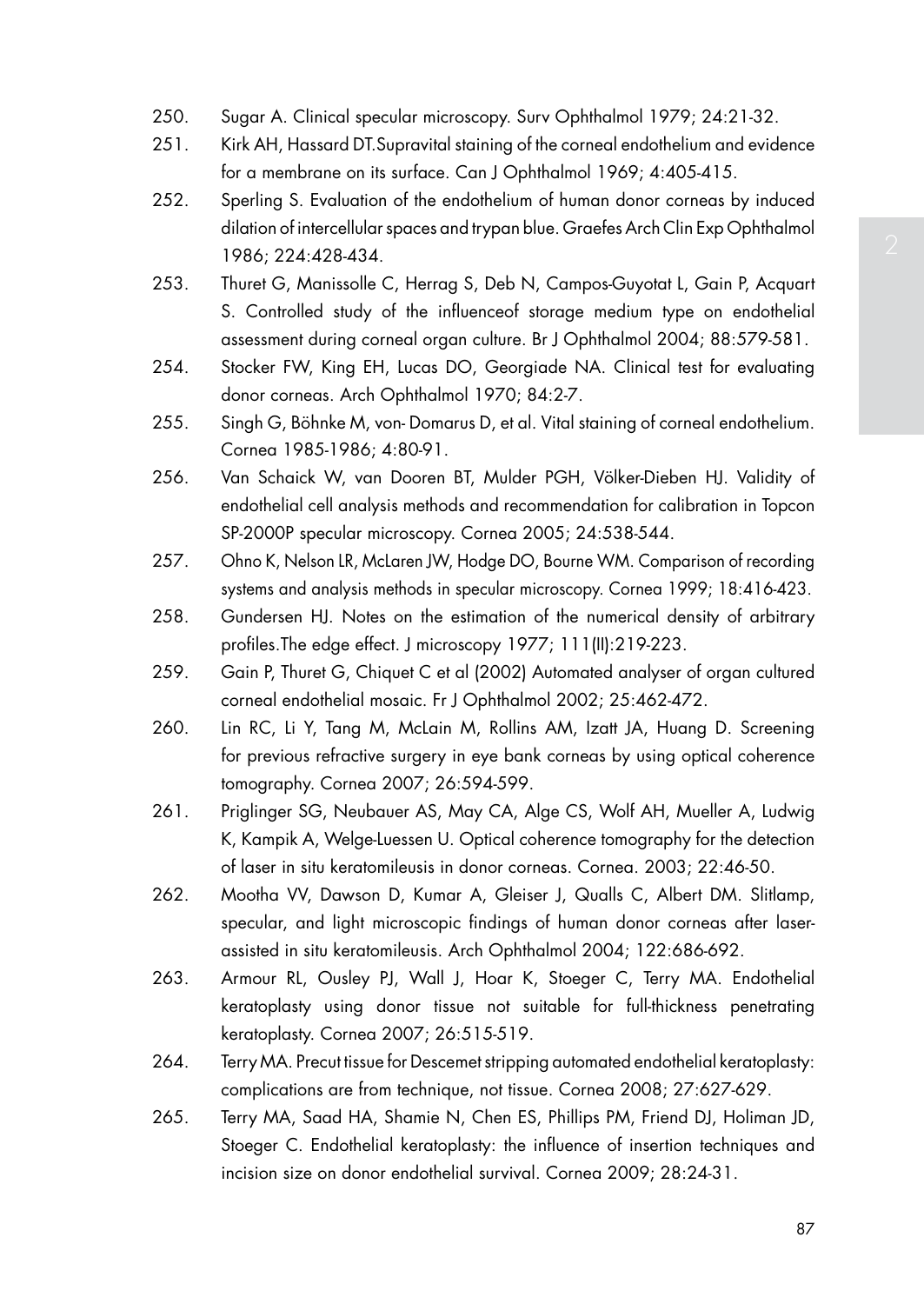- 266. Bourne WM. Corneal Preservation. In: Kaufman HE, Barron BA, Waltman SR, McDonald MB (eds) The Cornea. Oxford, Butterworth-Heinemann; 1988:713- 724.
- 267. Basu PK, Hasany SM, Ranadive NS, Chipman M. Damage to corneal endothelial cells by lysosomal enzymes in stored human eyes. Can J Ophthalmol 1980; 15:137-140.
- 268. Hoefle FB, Maurice DM, Sibley R. Human corneal donor material: a method of examination before keratoplasty. Arch Ophthalmol 1970; 84:741-744.
- 269. Laing RA. Tissue evaluation: specular microscopy of donor corneas. In: Brightbill FS (ed). Corneal Surgery: Theory, Technique and Tissue, ed 1. St Louis, Mosby Co; 1986:35-46.
- 270. Reinhart WJ. Tissue evaluation, gross and slitlamp examination of the donor eye. In: Brightbill FS(ed). Corneal Surgery: Theory, Technique and Tissue, ed 1. St Louis, Mosby Co; 1986:30-35.
- 271. Basu PK. A review of methods for storage of corneas for keratoplasty. Indian J Ophthalmol 1995; 43:55-58.
- 272. Smith TM, Popplewell J, Nakamura T, Trousdale MD. Efficacy and safety of gentamicin and streptomycin in Optisol-GS, a preservation medium for donor corneas. Cornea 1995; 14:49-55.
- 273. Steinemann TL, Kaufmann HE, Lindstrom RL, Beuerman RW, Varnell ED. Intermediate-term storage media (K-Sol, Dexsol, Optisol. In: Brightbill FS (ed). Corneal Surgery, ed 2. St Louis, Mosby Co; 1993:609-613.
- 274. Nelson LR, Hodge DO, Bourne WM. In vitro comparison of Chen medium and Optisol-GS medium for human corneal storage. Cornea 2000; 19:782-787.
- 275. Friedland BR, Forster RK. Comparisonof corneal storage in Mc Carey Kaufman medium, moist chamber,or standard eye-bank conditions. Investigative Ophthalmol 1975; 15:143-147.
- 276. Means TL, Geroski DH, Hadley A, etal. Viability of human corneal endothelium following Optisol-GS storage. Arch Ophthalmol 1995; 113:805-809.
- 277. Kim T, Palay DA, Lynn M. Donor factors associated with epithelial defects after penetrating keratoplasty. Cornea 1996; 15:451-456.
- 278. Pels E, Schuchard Y.The effects of high molecular weight dextran on the preservation of human corneas. Cornea 1984-1985; 3:219-227.
- 279. Müller LJ, Pels E, Vrensen GF. The effects of organ- culture on the density of kereatocytes and collagen fibers in human corneas. Cornea 2001; 20:86-95.
- 280. Camposampiero D, Tiso R, Zanetti E et al. Improvement of human corneal endothelium in culture after prolonged hypothermic storage. Eur J Ophthlamol 2003; 13:745-751.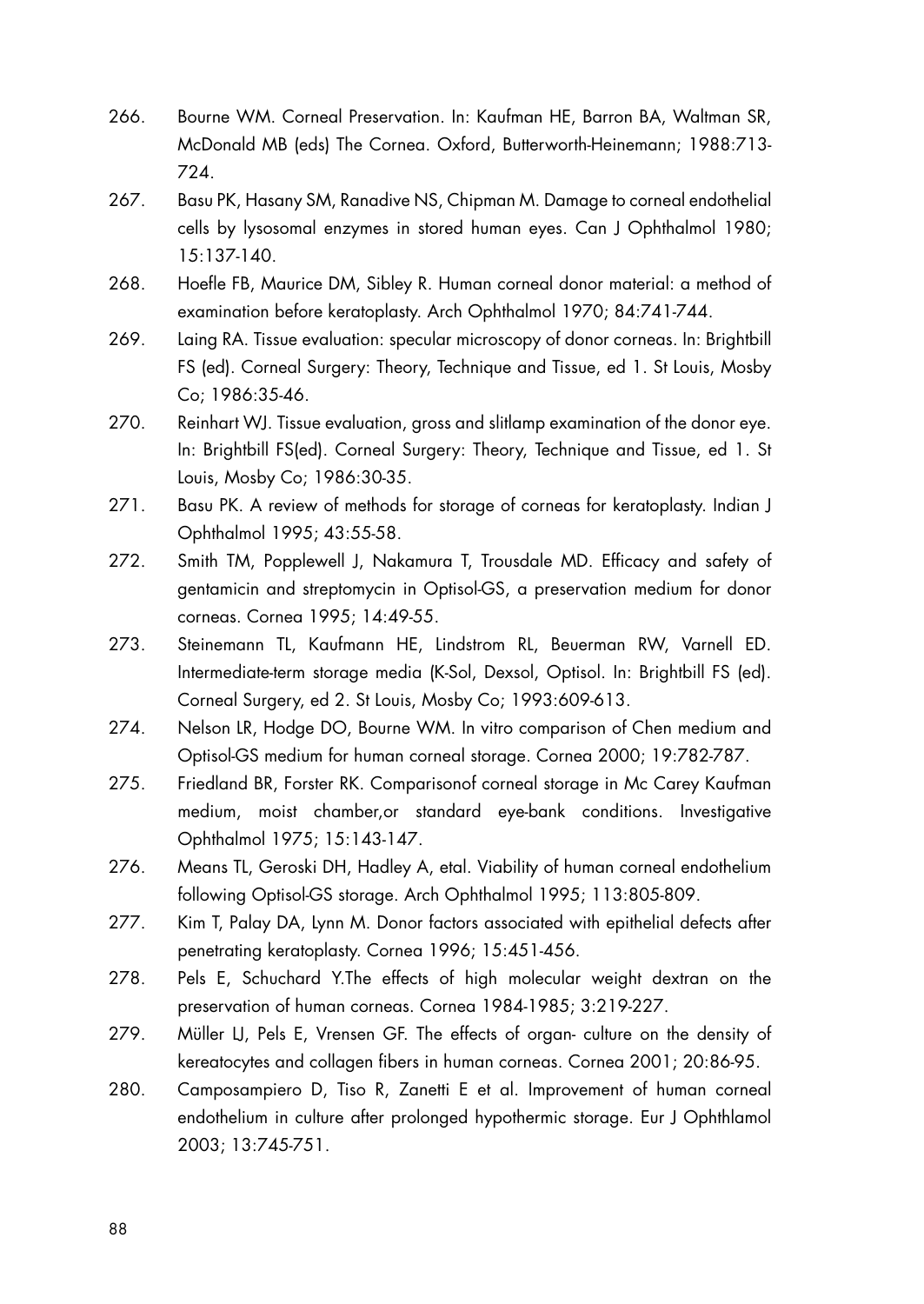- 281. Böhnke M: Donor tissue for keratoplasty. Report of experiences by the Hamburg cornea bank The Hamburg system of corneal preservation. Klin Mbl Augenheilk 1991; 198:562-571.
- 282. Pels E, Beele H, Claerhout I. Eye bank issues: II. Preservation techniques: warm versus cold storage. Int Ophthalmol. 2008; 28:155-163.
- 283. Spelsberg H, Reinhard T, Sengler U, Daeubener W, Sundmacher R. Organcultured corneal grafts from septic donors: a retrospective study. Eye 2002; 16:622-627.
- 284. Frueh BE, Böhnke M. Corneal Grafting of Donor Tissue Preserved for Longer than 4 Weeks in Organ-Culture Medium. Cornea 1995; 14:463-466.
- 285. Kissam RS. Ceratoplastie in man. NYJ Med 1844; 2:281-282.
- 286. Reisinger F. Die keratoplastik ein Versuch zur Erweiterung der Augenheilkunst. Bayerische Annalen 1824; 1:207-215.
- 287. Rycroft B.The corneal graft- past, present and future. Trans Ophthalmol Soc UK 1965; 85:459-517.
- 288. Laibson PR. History of corneal transplantation. In: Brightbill FS(ed). Corneal Surgery: Theory, Technique and Tissue, ed 4. St Louis, Mosby Elsevier; 2009:1-7.
- 289. Laibson PR, Rapuano CJ. 100 year review of cornea. Ophthalmology 1996; 103:17-28.
- 290. Casey TA, Mayer DJ. The history of corneal grafting. In: Casey TA, Mayer DJ, (eds). Corneal Grafting: Principles and Practice. London: W.B. Saunders; 1984:9-16.
- 291. Power H. Zur Transplantations rage der cornea. Klin Mbl Augenheilk 1878; 16: 35-39.
- 292. Elschnig A, Vorisek EA. Keratoplasty. Arch Ophthalmol 1930; 4:165-173.
- 293. Castroviejo R. Keratoplasty. A historical and experimental study, including a new method. Am J Ophthalmol 1932; 15:825-838.
- 294. Castroviejo R. Keratoplasty. Comments on techniques of corneal transplantation. Source and preservation of donor's material. Report of new instruments. Am J Ophthalmol 1941; 24:1-2, 139-155.
- 295. Barraquer JI Jr. Technique of penetrating keratoplasty. Am J Ophthalmol 1950; 33:6-17.
- 296. Stocker FW. Successful corneal graft in a case of endothelial and epithelial dystrophy. Am J Ophthalmol 1952; 35:349-352.
- 297. Vail D.The Eye bank for sight restoration. Am J Ophthalmol 1953; 36:723-725.
- 298. Maumenee AE. Clinical aspects of the corneal homograft reaction. Invest Ophthalmol 1962; 1:244-252.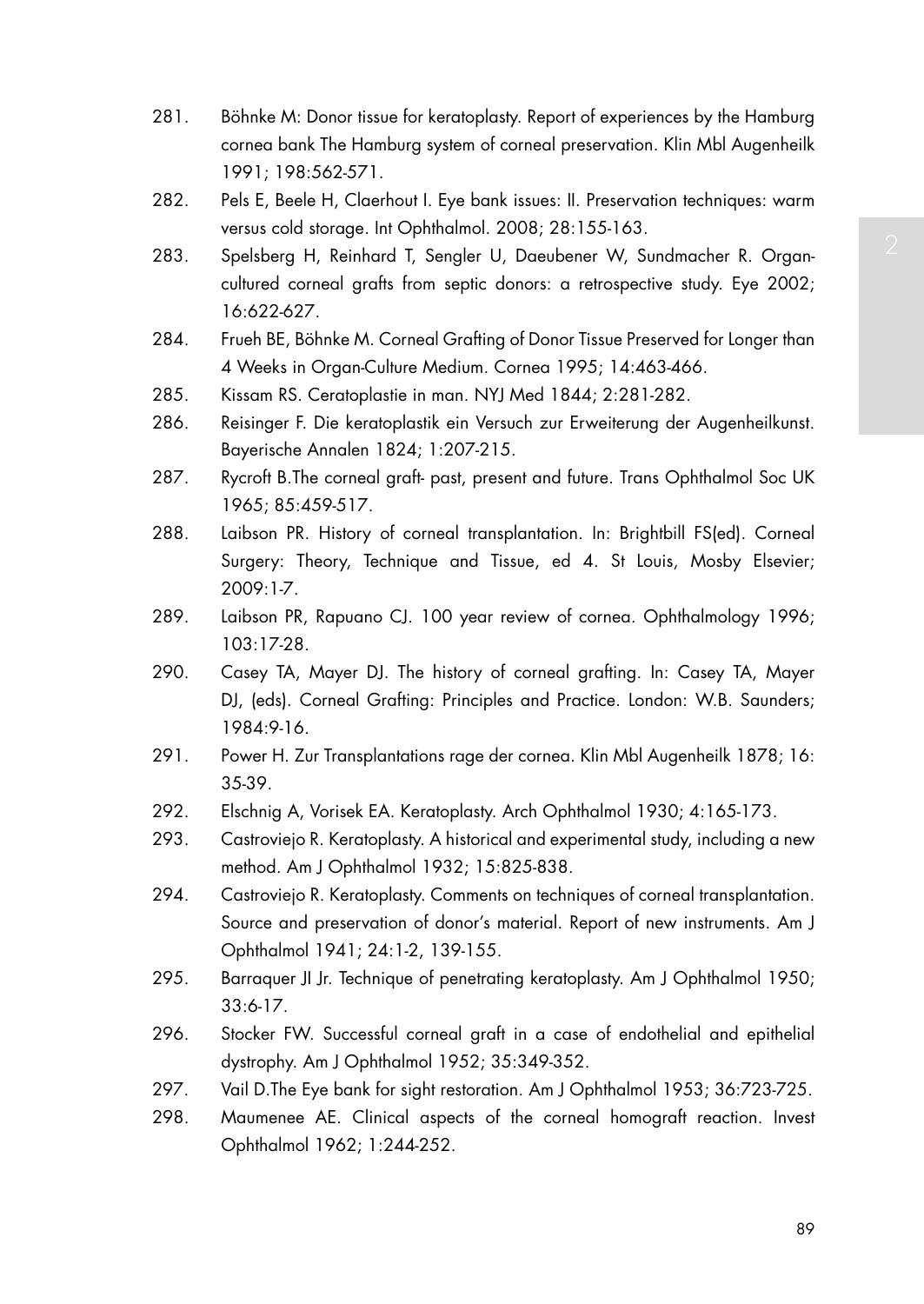- 299. Batchelor JR, Casey TA, Werb A, Gibbs DC, Prasad SS, Lloyd DF, James A. HLA matching and corneal grafting. Lancet 1976; 1:551-554.
- 300. Völker-Dieben HJ, Kok-van Alphen CC, Oosterhuis, van Dorp G, van Leeuwen A. First experiences with HLA-matched corneal grafts in high risk cases. Doc Ophthalmol 1977; 44:39-48.
- 301. Ehlers N, Kissmeyer-Nielsen F. Corneal transplantation and HLA histocompatibility. A preliminary communication. Acta Ophthalmol 1979; 57:738-741.
- 302. Völker-Dieben HJ, Kok-van Alphen CC, Lansbergen Q, Persijn GG.The effect of prospective HLA-A and -B matching on corneal graft survival. Acta Ophthalmol 1982; 60:203-212.
- 303. Völker-Dieben HJ, Claas FH, Schreuder GM, Schipper RF, Pels E, Persijn GG, Smits J, D'Amaro J. Beneficial effect of HLA-DR matching on the survival of corneal allografts. Transplantation 2000 27; 70:640-648.
- 304. Vail A, Gore SM, Bradley BA, Easty DL, Rogers CA, Armitage WJ. Conclusions of the corneal transplant follow-up study. Collaborating Surgeons. Br J Ophthalmol 1997; 81:631-636.
- 305. Böhringer D, Reinhard T, Böhringer S, Enczmann J, Godehard E, Sundmacher R. Predicting time on the waiting list for HLA matched corneal grafts. Tissue Antigens 2002; 59:407-411.
- 306. Arentsen JJ, Morgan B, Green WR. Changing indications for keratoplasty. Am J Ophthalmol 1976; 81:313-318.
- 307. Smith RE, McDonald HR, Nesburn AB, Minckler DS. Penetrating keratoplasty, changing indications, 1947 to 1978. Arch Ophthalmol 1980; 98:1226-1229.
- 308. Ghosheh FR, Cremona FA, Rapuano CJ, Cohen EJ, Ayres BD, Hammersmith KM, Raber IM, Laibson PR. Trends in penetrating keratoplasty in the United States 1980-2005.Int Ophthalmol 2008; 28:147-153.
- 309. Sutphin JE. Indications and contraindications of penetrating keratoplasty. In: Brightbill FS(ed). Corneal Surgery: Theory, Technique and Tissue, ed 4. St Louis. Mosby Elsevier; 2009:365-377.
- 310. Vail A, Gore SM, Bradley BA, Easty DL, Rogers CA. Corneal graft survival and visual outcome. A multicenter Study. Corneal Transplant Follow-up Study Collaborators. Ophthalmology 1994; 101:120-127.
- 311. Williams KA, Esterman AJ, Bartlett C, et al. How effective is corneal transplantation? Factors influencing long term outcome in multivariate analysis. Transplantation 2006; 81:896-901.
- 312. Claesson M, Armitage WJ, Fagerholm P, Stenevi U. Visual outcome in corneal grafts: a preliminary analysis of the Swedish Corneal Transplant Register. Br J Ophthalmol. 2002; 86:174-180.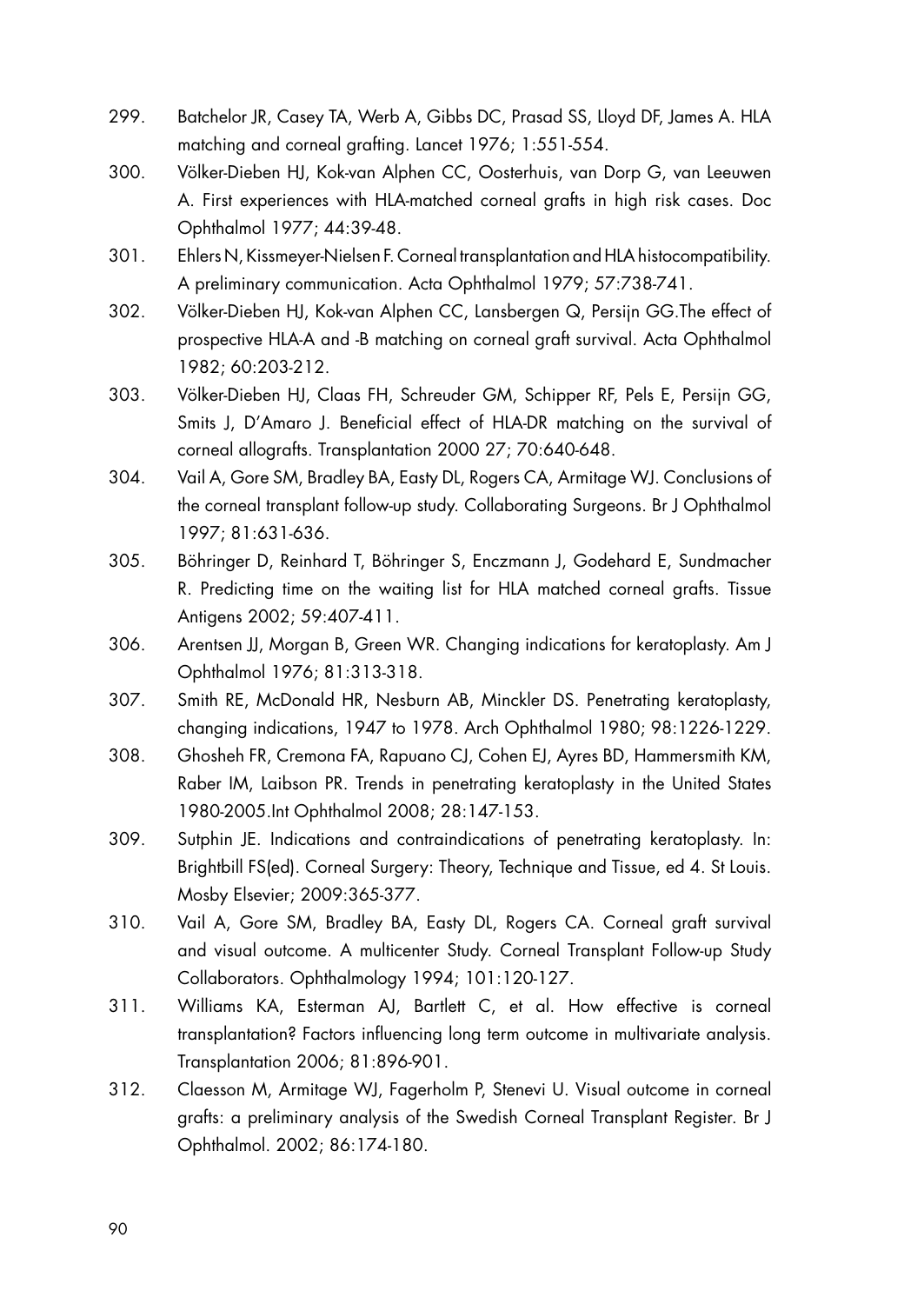- 313. Segal O, Barkana Y, Hourovitz D, Behrman S, Kamun Y, Avni I, Zadok D. Scleral contact lenses may help where other modalities fail. Cornea 2003; 22:308-310.
- 314. Geerards AJ, Vreugdenhil W, Khazen A. Incidence of rigid gas-permeable contact lens wear after keratoplasty for keratoconus. Eye Contact Lens 2006; 32:207-210.
- 315. Visser ES, Visser R, van Lier HJ, Otten HM. Modern scleral lenses part I: clinical features. Eye Contact Lens 2007; 33:13-20.
- 316. Tahzib NG, Cheng YY, Nuijts RM. Three-year follow-up analysis of Artisan toric lens implantation for correction of postkeratoplasty ametropia in phakic and pseudophakic eyes. Ophthalmology 2006; 113:976-984.
- 317. Malbran E. Lamellar keratoplasty in keratoconus. In: King JH, McTigue JW, eds. Cornea World Congress 1965. Washington DC: Butterwortet Co; 1965:511-518.
- 318. Polack FM. Queratoplastia lamellar posterior. Rev Peru Oftalmol 1965; 2:62-64.
- 319. Barraquer JI.Two-level keratoplasty. Int Ophthalmol Clin 1963; 3:515-539.
- 320. Tan DT, Mehta JS. Future directions in lamellar corneal transplantation. Cornea 2007; 26(9 Suppl 1):S21-28.
- 321. Tan DT, Anshu A, Mehta JS. Paradigm shifts in corneal transplantation. Ann Acad Med Singapore 2009; 38:332-338.
- 322. Ko W, Freuh B, Shield C, et al. Experimental posterior lamellar transplantation of the rabbit cornea. Invest Ophthalmol Vis Scie 1993; 34:1102.
- 323. Melles GR, Eggink FA, Lander F, et al. A surgical technique for posterior lamellar keratoplasty. Cornea 1998; 17:618-626.
- 324. Melles GR, Wijdh RH, Nieuwendaal CP. A technique to excise the descemet membrane from a recipient cornea (descemetorhexis). Cornea 2004; 23:286-288.
- 325. Melles GR. Posterior lamellar keratoplasty: DLEK to DSEK to DMEK.Cornea 2006; 25:879-881.
- 326. Cheng YY, Pels E, Nuijts RM. Femtosecond-laser-assisted Descemet's stripping endothelial keratoplasty. J Cataract Refract Surg 2007; 33:152-155.
- 327. Terry MA. Endothelial keratoplasty): history, current state, and future directions. Cornea 2006; 25:873-878.
- 328. Cheng YY, Pels E, Cleutjens JP, van Suylen RJ, Hendrikse F, Nuijts RM. Corneal endothelial viability after femtosecond laser preparation of posterior lamellar discs for Descemet-stripping endothelial keratoplasty. Cornea 2007; 26:1118-1122.
- 329. Chen ES, Terry MA, Shamie N, et al. Pre-cut tissue in Descemet's stripping automated endothelial keratoplasty donor characteristics and early postoperative complications. Ophthalmology 2008; 115:497-502.
- 330. Terry MA, Shamie N, Chen ES, Phillips PM, Hoar KL, Friend DJ. Precut tissue for Descemet's stripping automated endothelial keratoplasty: vision, astigmatism, and endothelial survival. Ophthalmology 2009; 116:248-256.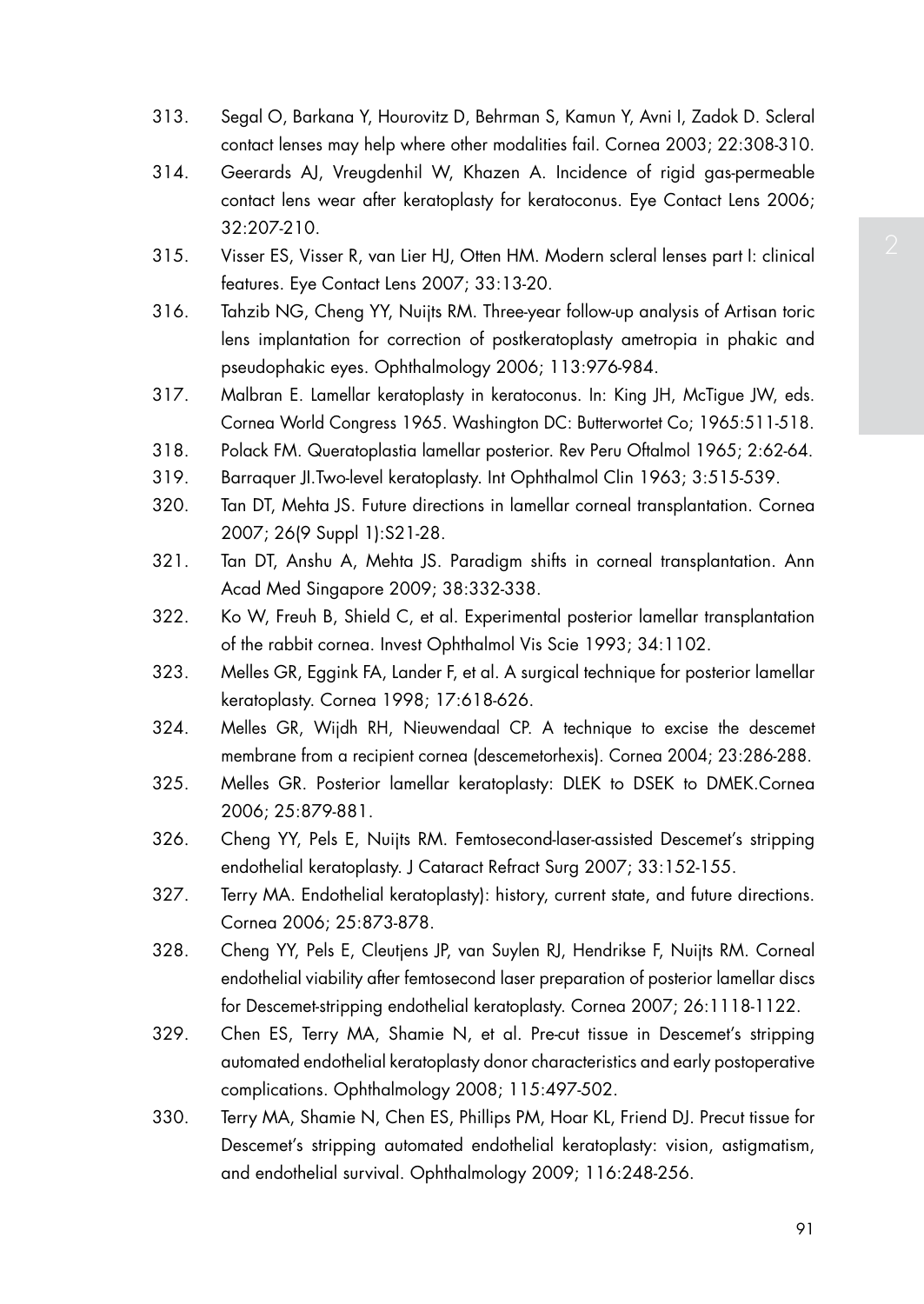- 331. Terry MA, Shamie N, Chen ES, Hoar KL, Phillips PM, Friend DJ. Endothelial keratoplasty: the influence of preoperative donor endothelial cell densities on dislocation, primary graft failure, and 1-year cell counts. Cornea 2008; 27:1131-1137.
- 332. Seitz B, Br nner H, Viestenz A, et al. Inverse mushroom-shaped nonmechanical penetrating keratoplasty using a femtosecond laser. Am J Ophthalmol 2005; 139:941-944.
- 333. Slade SG. Applications for the femtosecond laser in corneal surgery. Curr Opin Ophthalmol 2007; 18:338-341.
- 334. Kaufman HE, Insler MS, Ibrahim-Elzembely HA, Kaufman SC. Human fibrin tissue adhesive for sutureless lamellar keratoplasty and scleral patch adhesion: a pilot study. Ophthalmology. 2003; 110:2168-2172.
- 335. Yoo SH, Kymionis GD, Koreishi A, Ide T, Goldman D, Karp CL, O'Brien TP, Culbertson WW, Alfonso EC. Femtosecond laser-assisted sutureless anterior lamellar keratoplasty. Ophthalmology 2008; 115:1303-1307.
- 336. Ahmad O, Mian S, Sugar A. The future of keratoplasty. In: Brightbill FS, McDonnell PJ, McGhee CNJ, Farjo AA, Serdarevic ON (eds). Corneal Surgery: Theory, Technique and Tissue, ed 4. St Louis, Mosby Elsevier; 2009:597-603.
- 337. Uiters E, van den Borne B, van der Horst FG, Völker-Dieben HJ. Patient satisfaction after corneal transplantation. Cornea 2001; 20:687-694.
- 338. Coster DJ , Williams KA. Outcomes of penetrating keratoplasty. In: Brightbill FS (ed). Corneal Surgery: Theory, Technique and Tissue, ed 4. St Louis. Mosby Elsevier; 2009; 553-560.
- 339. De Boer, Moll AC, de Vet HC, Terwee CB, Völker-Dieben HJ, van Rens GH. Psychometric properties of vision-related quality of life questionnaires: a systematic review. Ophthalmic Physiol Opt 2004; 24:257-273.
- 340. Wet op de geneeskundige behandellingsovereenkomst.Burgerlijk Wetboek, afdeling 5, art 446 t/m 468. Ministerie van VWS.www.minvws.nl/dossiers/ wet-op-de-geneeskundige-behandelingsovereenkomst.
- 341. Wilson SE, Kaufman HE. Graft failure after penetrating keratoplasty. Surv Ophthalmol 1991; 35:475-476.
- 342. Ing JJ, Ing HH, Nelson LR, Hodge DO, Bourne WM. Ten-year postoperative results of penetrating keratoplasty. Ophthalmology 1998; 105:1855-1865.
- 343. Waldock A, Cook SD. Corneal transplantation: how successful are we? Br J Ophthalmol 2000; 84:813-815.
- 344. Muraine M, Sanchez C, Watt L, Retout A, Brasseur G. Long-term results of penetrating keratoplasty. A 10-year-plus retrospective study. Graefes Arch Clin Exp Ophthalmol 2003; 241:571-576.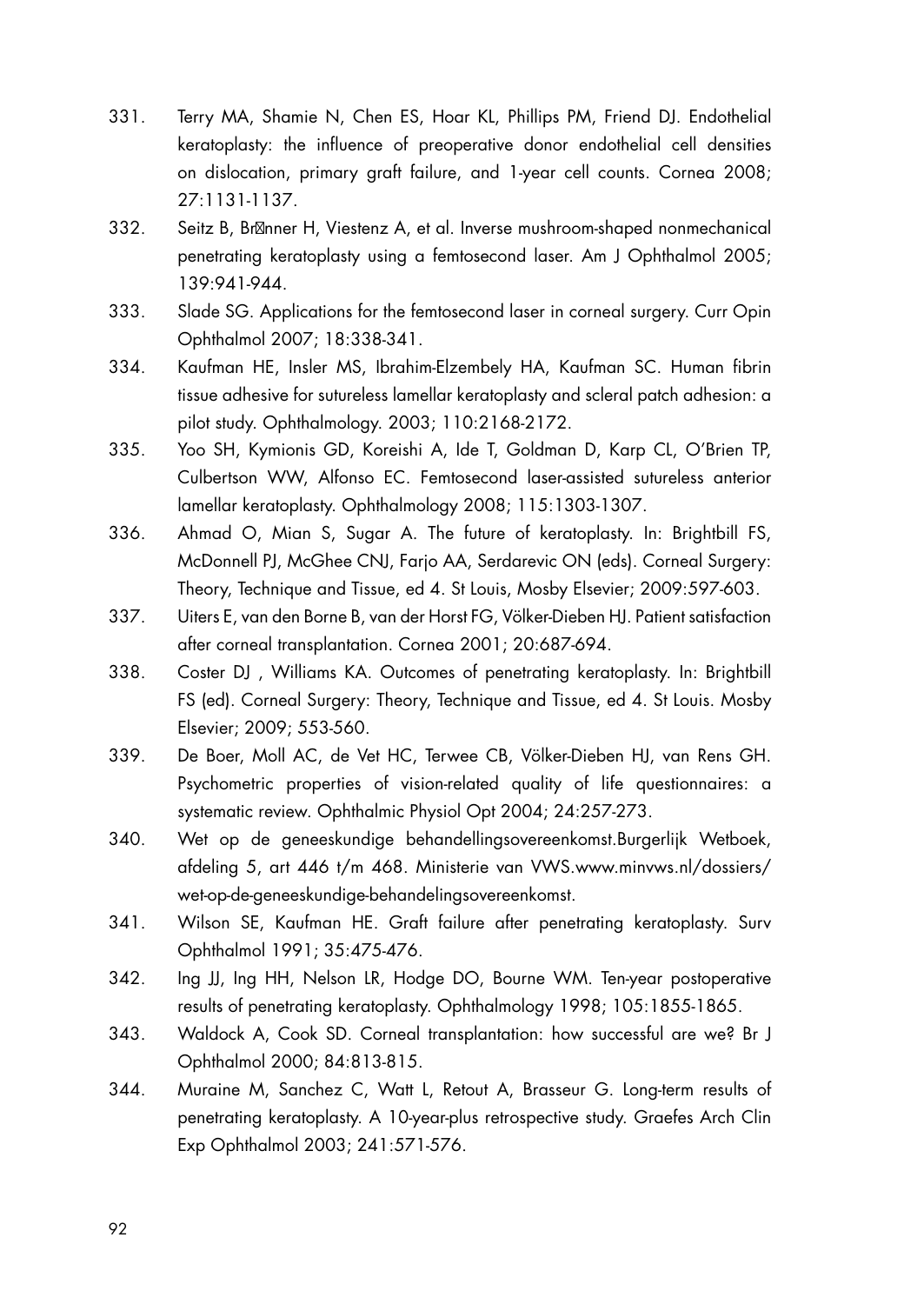- 345. Thompson RW Jr, Price MO, Bowers PJ, Price FW Jr. Long-term graft survival after penetrating keratoplasty. Ophthalmology 2003; 110:1396-1402.
- 346. Nishimura JK, Hodge DO, Bourne WM. Initial endothelial cell density and chronic endothelial cell loss rate in corneal transplants with late endothelial failure. Ophthalmology 1999; 106:1962-1965.
- 347. Peto R, Pike MC, ArmitageP, Breslow NE, Cox DR, Howard SV, Mantel N, McPhersonK, Peto J and Smith PG .Design and analysis of randomized clinical trials requiring prolonged observation of each patient. Part I, Introduction and design. J Cancer 1976; 34:595-612.
- 348. Peto R, Pike MC, ArmitageP, Breslow NE, Cox DR, Howard SV, Mantel N, McPhersonK, Peto J and Smith PG.Design and analysis of randomized clinical trials requiring prolonged observation of each patient. Part II, Analysis and examples. J Cancer 1977; 35:1-39.
- 349. Matsuda M, Bourne WM. Long-term morphologic changes in the endothelium of transplanted corneas. Arch Ophthalmol 1985; 103:1343-1346.
- 350. Patel SV, Hodge DO, Bourne WM. Corneal endothelium and postoperative outcomes 15 years after penetrating keratoplasty. Trans Am Ophthalmol Soc 2004; 102:57-65.
- 351. McDonnell PJ, Enger C, Stark WJ, Stulting RD. Corneal thickness changes after high-risk penetrating keratoplasty. Collaborative Corneal Transplantation Study Group. Arch Ophthalmol 1993; 111:1374-1381.
- 352. Ehlers N, Hjortdal J. Corneal thickness: measurement and implications. Exp Eye Res 2004; 78:543-548.
- 353. Martola EL, Baum JL. Central and peripheral corneal thickness. A clinical study. Arch Ophthalmol 1968; 79:28-30.
- 354. Borderie VM, Touzeau O, Bourcier T, Allouch C, Zito E, Laroche L. Outcome of graft central thickness after penetrating keratoplasty. Ophthalmology 2005; 112:626-633.
- 355. Jensen LB, Hjortdal j, Ehlers N. Longterm follow-up after penetrating keratoplasty for keratoconus. Acta Ophthalmol 2009 Jun 26 (epub ahead of print).
- 356. Coster DJ. Evaluation of corneal transplantation. Br J Ophthalmol 1997; 81:618- 619.
- 357. Maguire MG, Stark WJ, Gottsch JD, Stulting RD, Sugar A, Fink NE, Schwartz A. Risk factors for corneal graft failure and rejection in the collaborative corneal transplantation studies. Ophthalmology 1994; 101:1536-1547.
- 358. Hick S, Laliberté JF, Meunier J, Ousley PJ, Terry MA, Brunette I. Topographic screening of donor eyes for previous refractive surgery. J Cataract Refract Surg 2006; 32:309-317.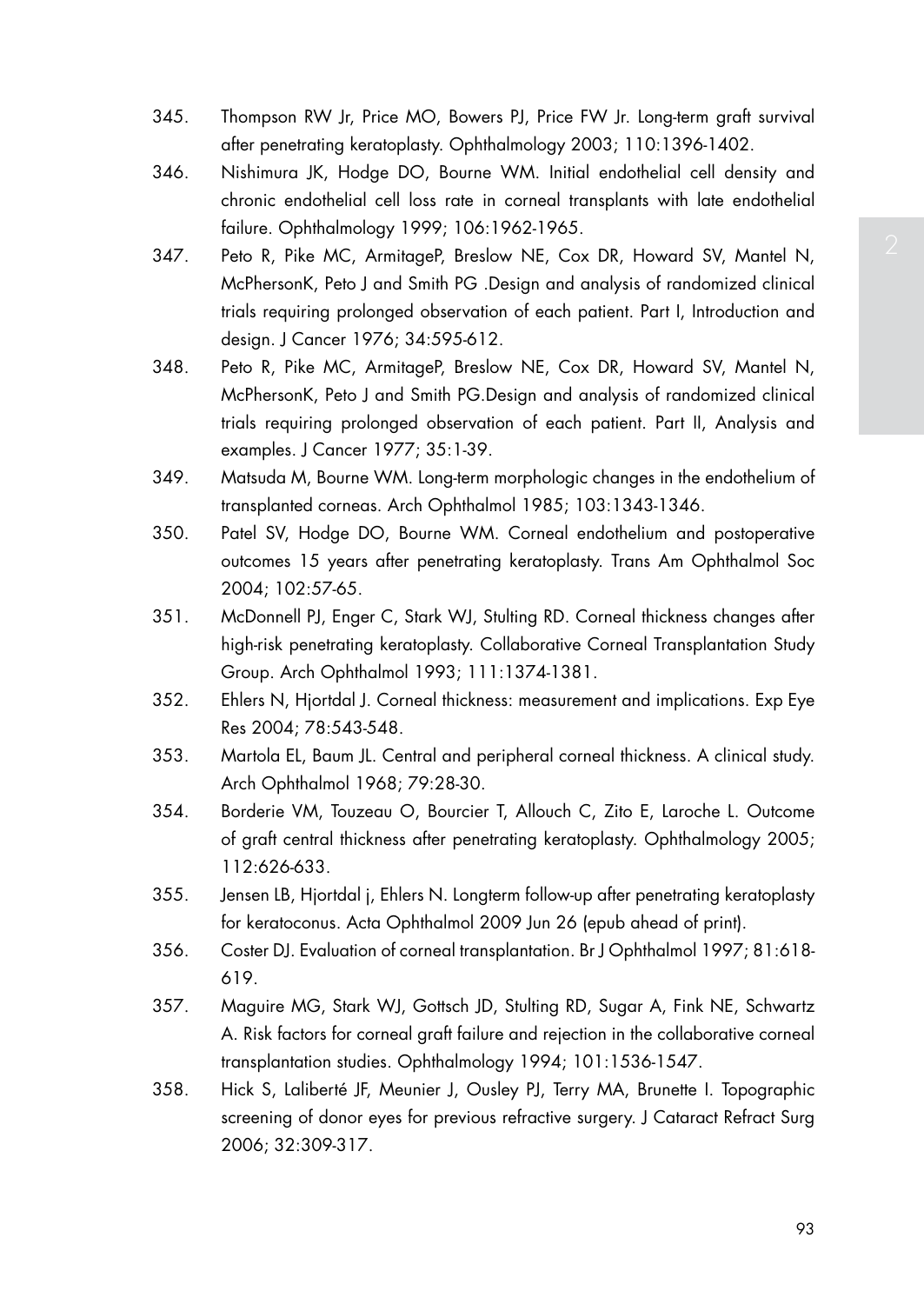- 359. Wolf AH, Neubauer AS, Priglinger SG, Kampik A, Welge-Luessen UC. Detection of laser in situ keratomileusis in a postmortem eye using optical coherence tomography. J Cataract Refract Surg 2004; 30:491-495.
- 360. Lim-Bon-Siong R, Williams JM, Samapunphong S, Chuck RS, Pepose JS. Screening of myopic photorefractive keratectomy in eye bank eyes by computerized videokeratography. Arch Ophthalmol 1998; 116:617-623.
- 361. Ousley PJ, Terry MA. Objective screening methods for prior refractive surgery in donor tissue. Cornea 2002; 21:181-188.
- 362. Brown JS, Wang D, Li X, Baluyot F, Iliakis B, Lindquist TD, Shirakawa R, Shen TT, Li X. In situ ultrahigh-resolution optical coherence tomography characterization of eye bank corneal tissue processed for lamellar keratoplasty. Cornea 2008; 27:802-810.
- 363. Jones B.R. Ciba Foundation Symposium: Corneal graft Failure, Associated Scientific Publishers. Amsterdam / London/ New York; 1973:344.
- 364. Polack FM. Corneal Transplantation. New York: Grune & Stratton 1977; 163-175.
- 365. Casey TA, Mayer DJ. Corneal anatomy and pathophysiology. In: Casey TA, Mayer DJ (eds). Corneal Grafting: Principles and Practice. London: WB Saunders; 1984:17-26.
- 366. Pantanelli S, MacRae S, Jeong TM, Yoon G. Characterizing the wave aberration in eyes with keratoconus or penetrating keratoplasty using a high-dynamic range wavefront sensor. Ophthalmology 2007; 114:2013-2021.
- 367. Yagci A, Egrilmez S, Kaskaloglu M, Egrilmez ED. Quality of vision following clinically successful penetrating keratoplasty. J Cataract Refract Surg 2004; 30:1287-1294.
- 368. Pesudovs K, Schoneveld P, Seto RJ, Coster DJ. Contrast and glare testing in keratoconus and after penetrating keratoplasty. Br J Ophthalmol 2004; 88:653- 657.
- 369. Fontaine N, Boisjoly H, Gresset J, Charest M, Brunette I, Le François M, Deschênes J, Ponomarenko S. Contrast and glare testing in the assessment of visual performance of candidate eyes for penetrating keratoplasty. Cornea 2000; 19:433-438.
- 370. Patel SV, McLaren JW, Hodge DO, Bourne WM. The effect of corneal light scatter on vision after penetrating keratoplasty. Am J Ophthalmol 2008; 146:913-919.
- 371. Patel SV, Baratz KH, Hodge DO, Maguire LJ, McLaren JW. The effect of corneal light scatter on vision after descemet stripping with endothelial keratoplasty. Arch Ophthalmol 2009; 127:153-160.
- 372. McLaren JW, Patel SV, Bourne WM, Baratz KH. Corneal wavefront errors 24 months after deep lamellar endothelial keratoplasty and penetrating keratoplasty. Am J Ophthalmol 2009; 147:959-965.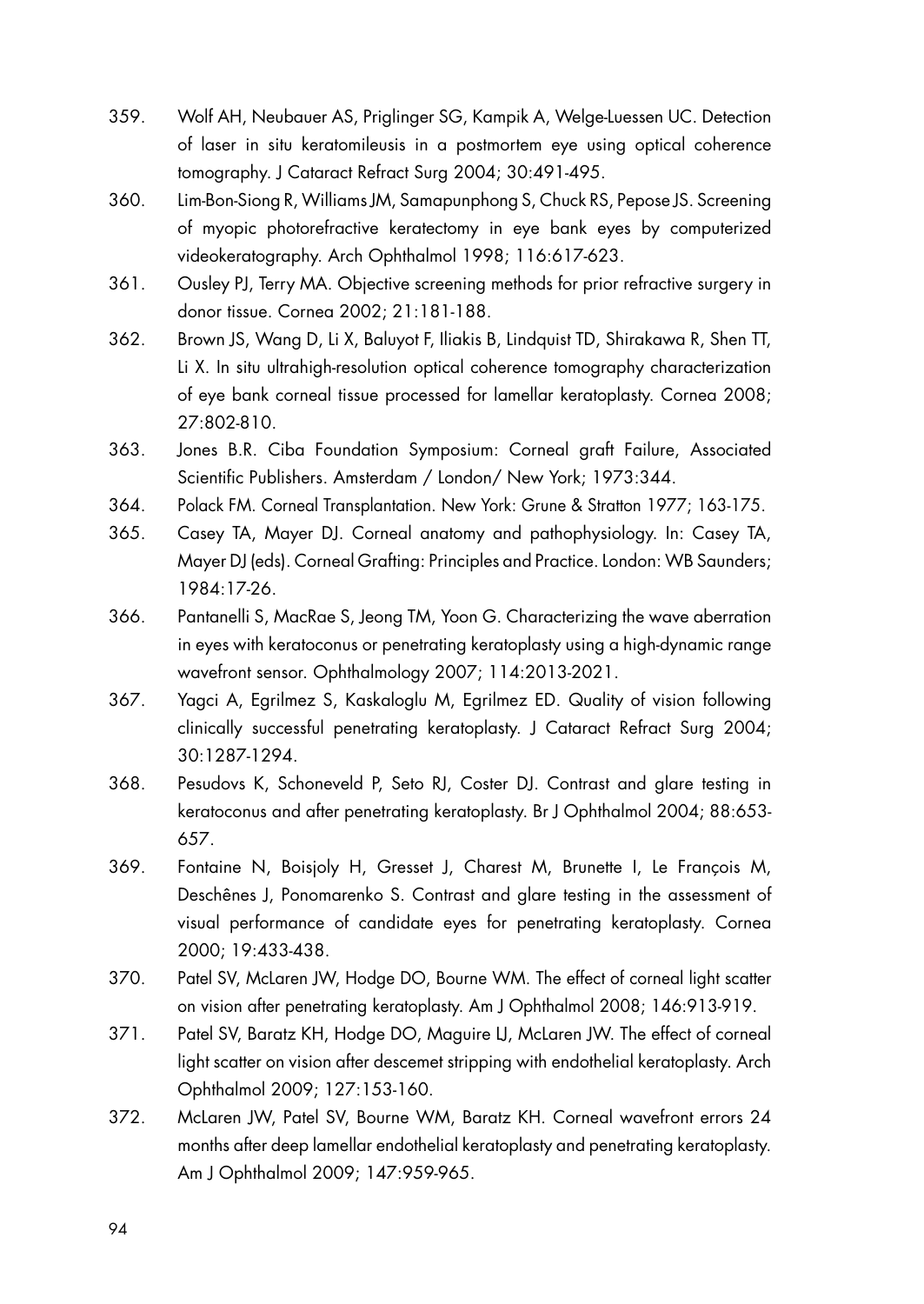- 373. Boisjoly H, Gresset J, Fontaine N, Charest M, Brunette I, LeFrançois M, Deschênes J, Bazin R, Laughrea PA, Dubé I. The VF-14 index of functional visual impairment in candidates for a corneal graft. Am J Ophthalmol 1999; 128:38-44.
- 374. Brahma A, Ennis F, Harper R, Ridgway A, Tullo A. Visual function after penetrating keratoplasty for keratoconus: a prospective longitudinal evaluation. Br J Ophthalmol 2000; 84:60-66.
- 375. Mendes F, Schaumberg DA, Navon S, Steinert R, Sugar J, Holland EJ, Dana MR. Assessment of visual function after corneal transplantation: the quality of life and psychometric assessment after corneal transplantation (Q-PACT) study. Am J Ophthalmol. 2003; 135:785-793.
- 376. Williams KA, Ash JK, Pararajasegaram P, et al. Long term outcome after corneal transplantation. Visual result and patient perception of success. Ophthalmology 1991; 98:651-657.
- 377. Böhringer D, Schindler A, Reinhard T. Satisfaction with penetrating keratoplasty. Results of a questionnaire census. Ophthalmologe. 2006; 103:677-681.
- 378. Salamé N, Pitard A, Queguiner F, Boissier F, Delbosc B. Quality of life after corneal transplantation: a retrospective study. J Fr Ophtalmol 2003; 26:1016-1022.
- 379. Völker-Dieben HJ, D'Amaro J. Corneal transplanation: a single center experience 1976 to 1988. Clin Transpl 1988; 249-261.
- 380. Robin JB, Gindi JJ, Koh K, Schanzlin DJ, Rao NA, York KK, Smith RE. An update of the indications for penetrating keartyoplasty. 1979 through 1983. Arch Ophthalmol 1986; 104:87-89.
- 381. Sharif KW, Casey TA. Changing indications for penetrating keratoplasty, 1971- 1990. Eye 1993; 7:485-488.
- 382. Lindquist TD, McNeil l JI, Wilhelmus KR. Indications for keratoplasty. Cornea 1994; 13:105-107.
- 383. Al-Yousuf N, Mavrikakis I, Mavrikakis E, Daya SM. Penetrating keratoplasty: indications over a 10 year period. Br J Ophthalmol 2004; 88:998-1001.
- 384. Hyman L, Wittpenn J, Yang C. Indications and techniques of penetrating keratoplasties, 1985-1988. Cornea 1992; 11:573-576.
- 385. Tan DT, Janardhanan P, Zhou H, Chan YH, Htoon HM, Ang LP, Lim LS. Penetrating keratoplasty in Asian eyes: the Singapore Corneal Transplant Study. Ophthalmology 2008; 115:975-982.
- 386. Chan CM, Wong TY, Yeong SM, Lim TH, Tan DTH. Penetrating keratoplasty in the Singapore National Eye Centre and donor cornea acquisition in the Singapore Eye Bank. Ann Acad Med Singapore 1997; 26:395-400.
- 387. Bradley BA, Vail A, Gore SM, et al. Penetrating keratoplasty in the United Kingdom: an interim analysis of the corneal transplant follow- up study. Clin Transpl 1993; 293-315.